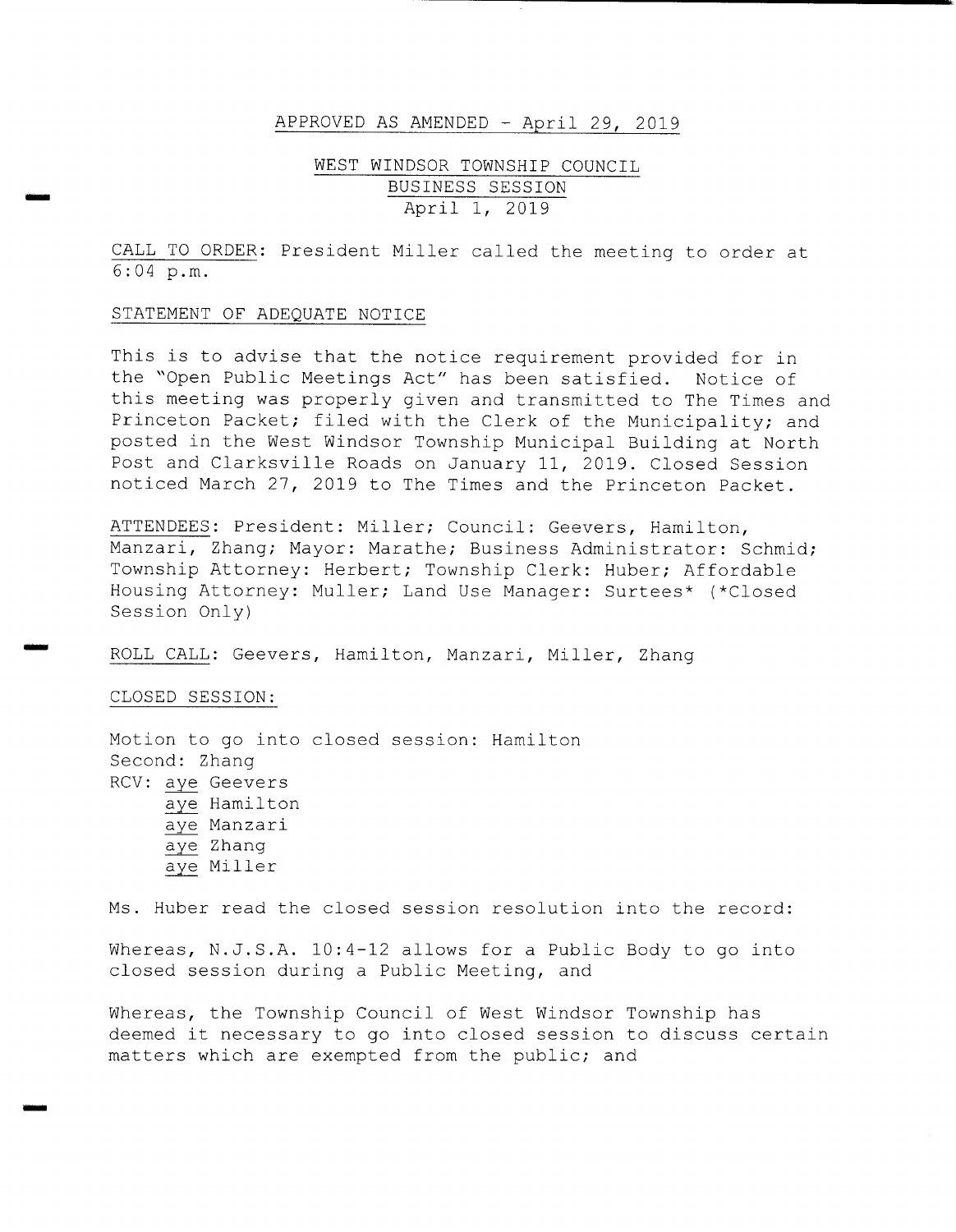Page 2 Business Session April 1, 2019

w

mow

Whereas, the regular meeting of this Township Council will reconvene; and

Whereas, the below stated subject matter shall be made available at such time as the issues discussed therein are resolved and its disclosure would not subvert any particular exception for convening <sup>a</sup> closed session.

Now, therefore, be it resolved that the Township Council of the Township of West Windsor will go into closed session for the following reason(s) as outlined in  $N.J.S.A. 10:4-12$ : For the discussion of Affordable Housing Litigation Update.

Meeting reconvened at: 6:54 p.m.

Meeting was called to order at 7:00 p.m.

SALUTE TO THE FLAG

Ms. Huber led the salute to the flag.

#### CEREMONIAL MATTERS AND/OR TOPIC FOR PRIORITY CONSIDERATION

Proclamation for World Autism Awareness - President Miller read the proclamation into the record and presented it to Ms. Dena Bogner, representative from Autism Awareness .

Ms. Bogner thanked everyone for their continued support.

Proclamation for Stigma Free - Mayor Marathe read the proclamation into the record and presented the proclamation to Mr. Terry West, representative in attendance.

Mr. West thanked everyone for their support .

Proclamation for Districted Driving <sup>2019</sup> Crackdown - President Miller read the proclamation into the record. Chief Garofalo and Lt. Lee accepted the proclamation on behalf of the Police Division.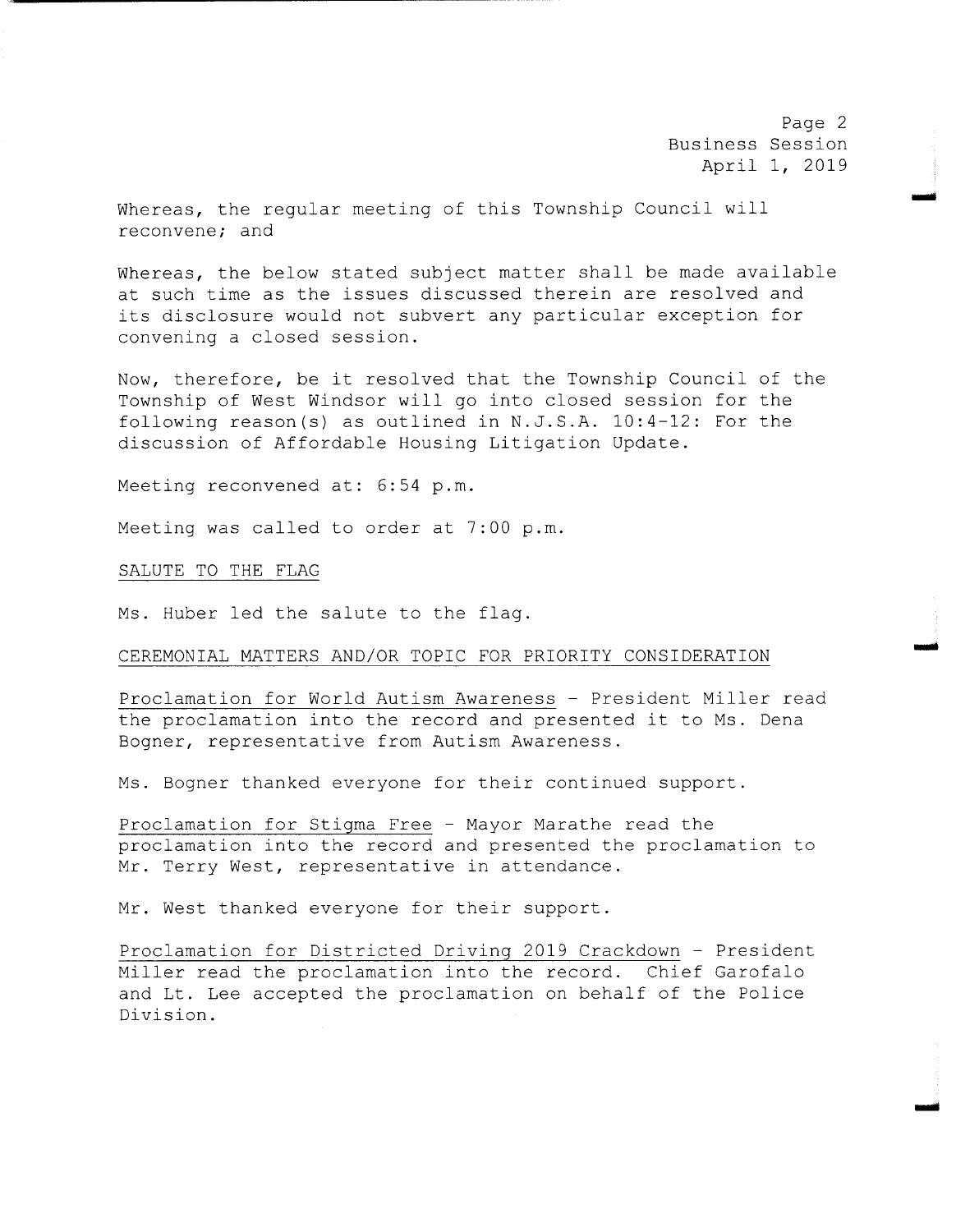Page 3 Business Session April 1, 2019

#### PUBLIC COMMENT

wow

rr..

Ms. Melissa Nagy, President of the West Windsor PBA 271, read a statement into the record regarding Councilwoman Hamilton.

Ms. Hamilton responded to Ms. Nagy's comments.

#### ADMINISTRATION COMMENTS

Ms. Schmid announced the following:

- Public Works is in Zone 1 for brush pick-up
- Free Rabies Clinic at the Princeton Junction Volunteer Fire Company on April  $13<sup>th</sup>$  from  $9:00-11:00$  a.m.
- Tax assistance at the Senior Center April 2nd and 9th between the hours of  $9:00$  a.m. -  $12:45$  p.m.

Mayor Marathe advised that this is his second budget as Mayor and thanked the Council members for their support .

#### COUNCIL MEMBER COMMENTS

Ms . Manzari reported that West Windsor Gives Back will have tickets available starting Friday, April 5<sup>th</sup> for the Mayor's Ball which will be held on November 2 from  $6-10:00$  p.m. This is a fundraising event for the Princeton Junction Volunteer Fire Company.

Mr. Zhang advised that he was in an accident while on his cell phone and advised that the Distracted Driving Proclamation came at the appropriate time. He noted he was invited to speak at the La Convivencia event this past weekend.

Ms . Geevers noted that she attended the West Windsor Arts Council Gala. She reminded everyone of the many programs the Arts Council provides for children in the summer. Ms. Geevers sent condolences to the family of the young lady from Robbinsville who was killed in South Carolina. She reminded everyone to use the buddy system when going out .

Mr. Herbert announced that there will be <sup>a</sup> Candlelight Vigil tomorrow evening for the young lady in Robbinsville .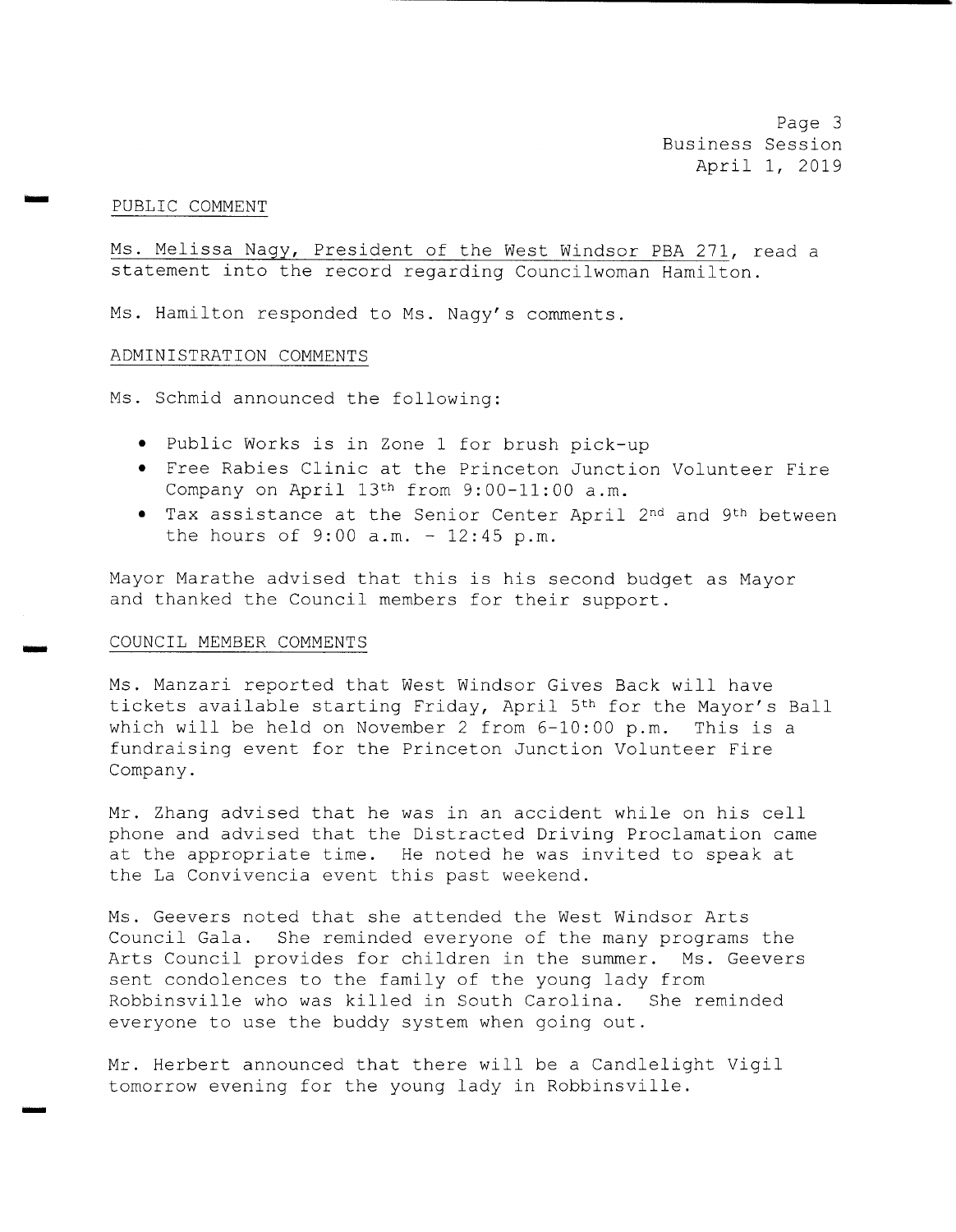Page <sup>4</sup> Business Session April 1, 2019

Iwo

#### CHAIR/ CLERK COMMENTS

President Miller advised that she also attended the La Convivencia event. She announced that on Saturday, April 6<sup>th</sup> the Friends of West Windsor Open Space will being cleaning along Clarksville Road after meeting in the area of the Office Complex and invited everyone to attend.

Ms . Huber announced that Candidate Petitions are available starting today for the November 5, 2019 Municipal Election.

#### PUBLIC HEARINGS

### 2019-07r AN ORDINANCE AMENDING THE CODE OF THE TOWNSHIP OF WEST WINDSOR (1999) TO CREATE AN RP-12 DISTRICT

Mr. Muller read the corrections made by the Planning Board into the record as follows:

- Section 2 change: "May 23, 2009" to "March 18, 2019" and change " April 1, 2018" to " April 1, 2019"
- Section 200-272B (7) (b) change: "America" to Americans"
- Section  $200 272 B(8)$  (a)  $[4]$ : Add "or wall serving as a sound barrier" after "fence" in the first sentence
- Section  $200 272B(8)$  (a)  $[4]$ : Add " or wall" after "fence" in the second sentence
- Section 200-272B(8)(a)[4]: Delete the last sentence and add in its place "Any fence or fences constructed along the railroad (Block 5, Lot 14) serving as a sound barrier shall not be considered <sup>a</sup> structure"
- Section 200-272B (11) (b) : Change "surrounding" to contiguous"

Motion to accept the amendments: Manzari Second: Zhang RCV: aye Geevers aye Hamilton aye Manzari aye Zhang aye Miller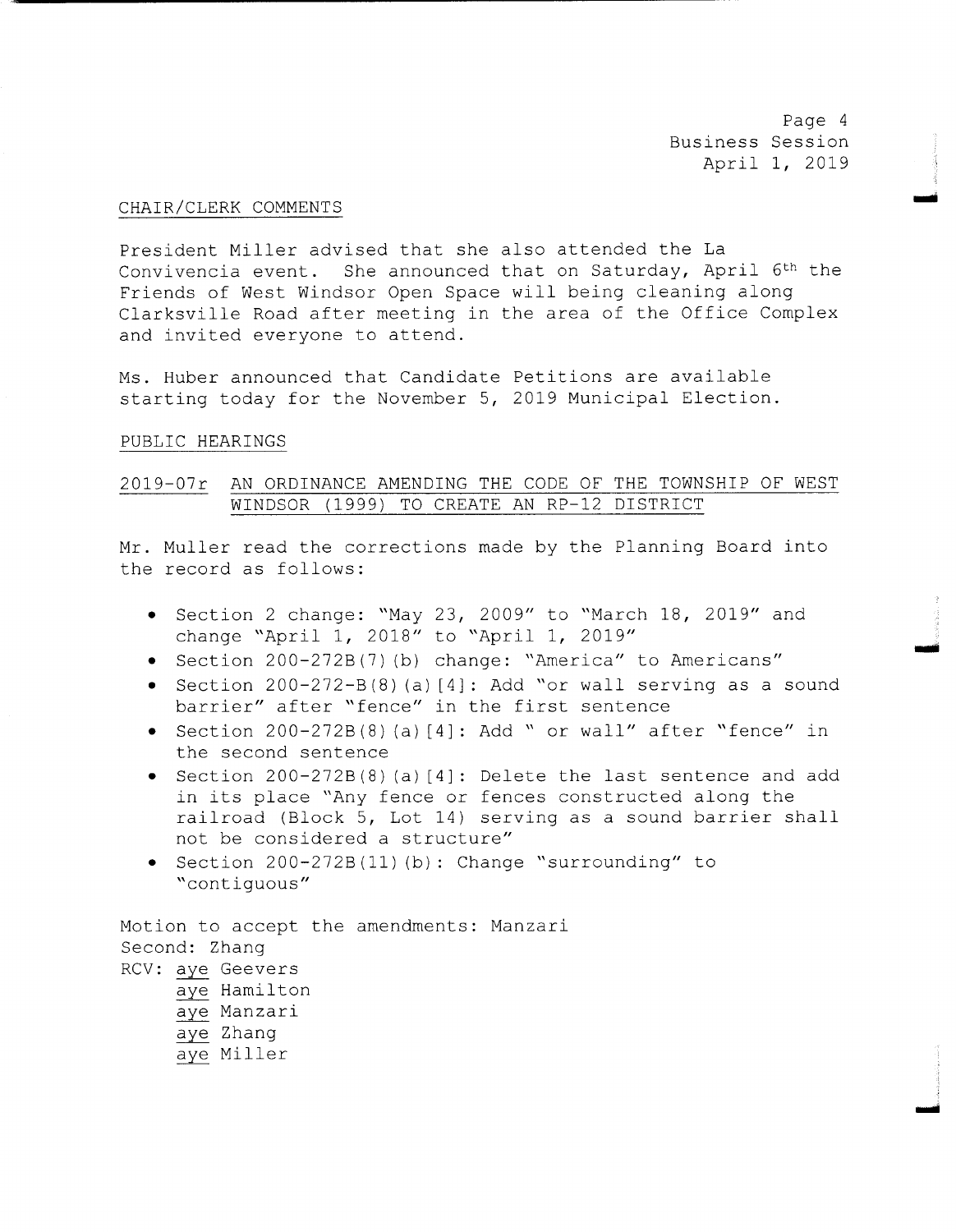Page 5 Business Session April 1, 2019

President Miller opened the Public Hearing.

Motion to close public hearing: Manzari Second: Zhang RCV: aye Geevers aye Hamilton aye Manzari aye Zhang aye Miller Motion to adopt: Manzari Second: Geevers RCV: aye Geevers aye Hamilton

aye Manzari aye Zhang

rrr.

aye Miller

## 2019- 08r AN ORDINANCE AMENDING THE REDEVELOPMENT PLAN FOR PRINCETON JUNCTION BY ADDING A NEW RP-12 DISTRICT

Mr. Muller read the corrections made by the Planning Board into the record as follows:

- Section 5, the RP-12 District intensity, bulk and other regulations section, subsection  $G(2)$ : Change "American" to Americans"
- The RP-12 District intensity, bulk and other regulations, subsection  $H(1)$  (d): add "or wall serving as a sound barrier" after "fence" in the first sentence
- The RP-12 District intensity, bulk and other regulations, subsection  $H(1)$  (d): add "or wall" after "fence" in the second sentence
- . The RP-12 District intensity, bulk and other regulations section, subsection  $H(1)$  (d): delete the last sentence and add in its place the following: "any fence or fences constructed along the railroad (Block 5, Lot 14) serving as a sound barrier shall not be considered a structure".
- The RP-12 District intensity, bulk and other regulations, subsection  $K(2)$ : Change "surrounding" to "contiguous".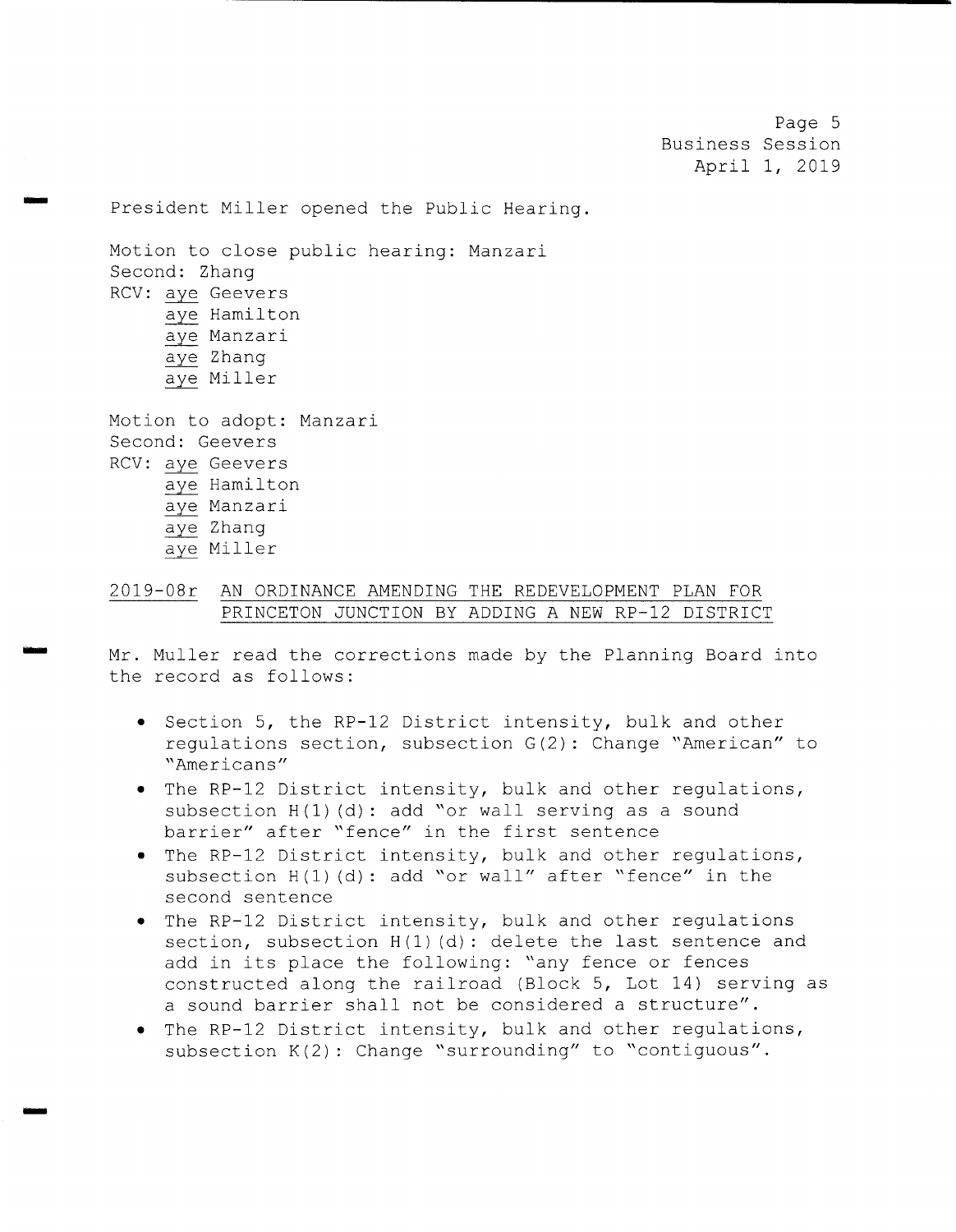Page 6 Business Session April 1, 2019

نسو

Motion to accept the amendments: Manzari Second: Zhang RCV: aye Geevers aye Hamilton aye Manzari aye Zhang aye Miller President Miller opened the Public Hearing. Motion to close the public hearing: Manzari Second: Zhang RCV: aye Geevers aye Hamilton aye Manzari aye Zhang aye Miller Motion to adopt: Manzari Second: Zhang RCV: aye Geevers aye Hamilton aye Manzari aye Zhang

# aye Miller

## CONSENT AGENDA

#### RESOLUTIONS

- 2019- R072 Reimbursement of On- Premise Merchandise Raffle License to Joshua Harr Shane Foundation - \$20.00
- 2019- R073 Refund of Overpaid Taxes
- 2019- R074 Authorizing the Request by Scott Tom Dzierzynski for <sup>a</sup> 100% Disabled Veteran Exemption and Allowing the Tax Collector to Refund the Amount of \$3, 873 . 62 and to Cancel All Subsequent Taxes per State Statute 54 : 3- <sup>30</sup>

### MINUTES

February 19, 2019 Business Session - as amended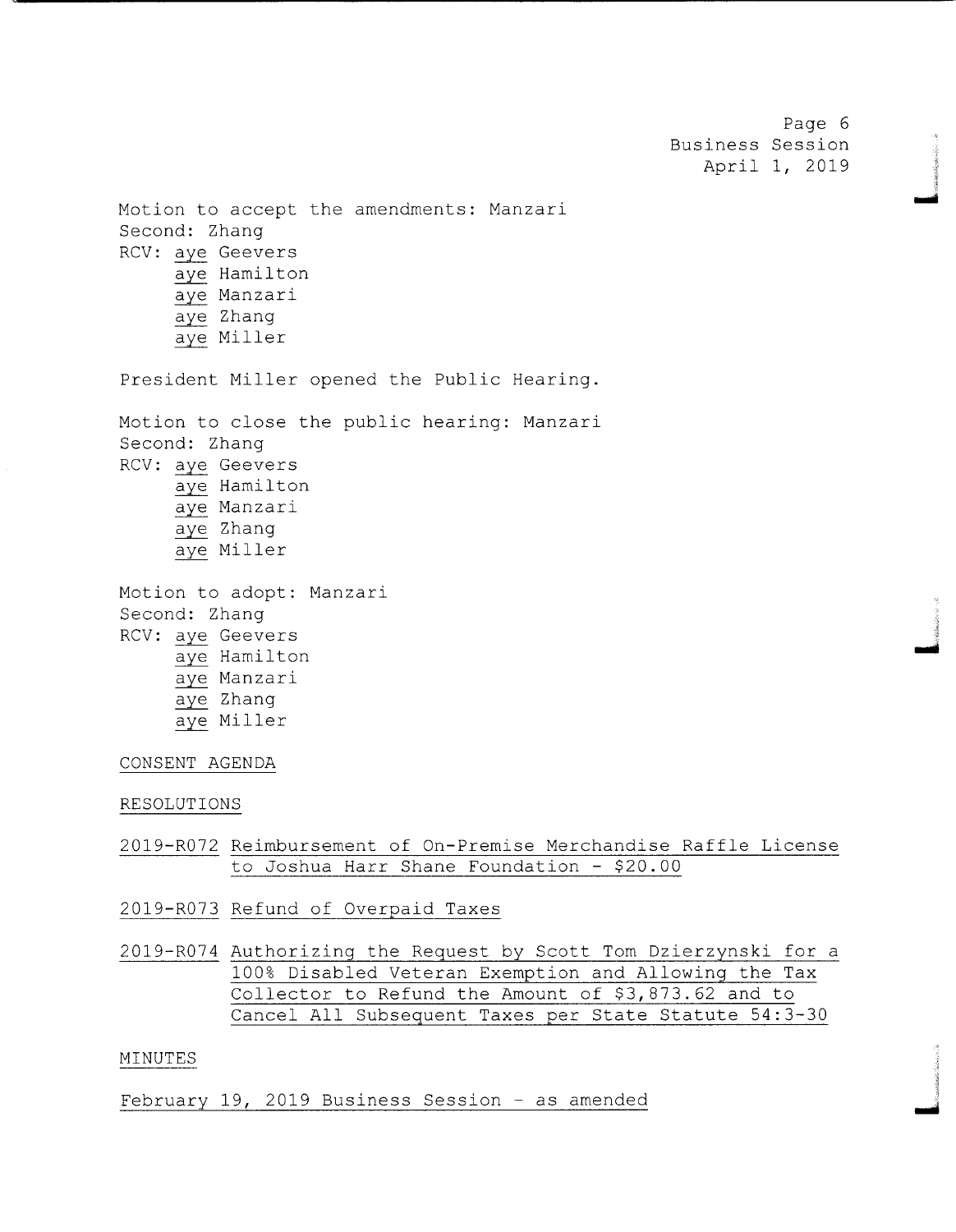Page <sup>7</sup> Business Session April 1, 2019

February 27, 2019 Special Business Session - as amended March 4, 2019 Business Session - as amended

BILLS & CLAIMS

Motion to approve consent agenda: Manzari Second: Zhang RCV: aye Geevers aye Hamilton aye Manzari aye Zhang aye Miller

RECOMMENDATIONS FROM ADMINISTRATION AND COUNCIL/CLERK

2019- R075 Authorizing the Mayor and Clerk to Execute <sup>a</sup> Professional Services Agreement with Center State Engineering for Surveying and Engineering Design Services for the Annual Road Improvement Program <sup>2018</sup>  $-$  \$40,000.00

- 2019- R076 Authorizing the Mayor and Clerk to Execute <sup>a</sup> Professional Services Agreement with Van Cleef Engineering for Surveying and Engineering Design Services for the Village Road East Reconstruction Project - \$ 42, 700 . 00
- 2019- R077 Authorizing the Mayor and Clerk to Execute <sup>a</sup> Professional Services Agreement with Van Cleef Engineering for Engineering and Surveying and Engineering Design Services for the Alexander Road Reconstruction-Phase 4 Project -  $$28,700.00$
- 2019- R078 Authorizing the Mayor and Clerk to Execute <sup>a</sup> Memorandum of Understanding with the Mercer Area District of the Washington Crossing Council, Troop <sup>40</sup> to Continue to Use One Bay at the Schenck Farmstead From  $1/1/2019 - 12/31/2019$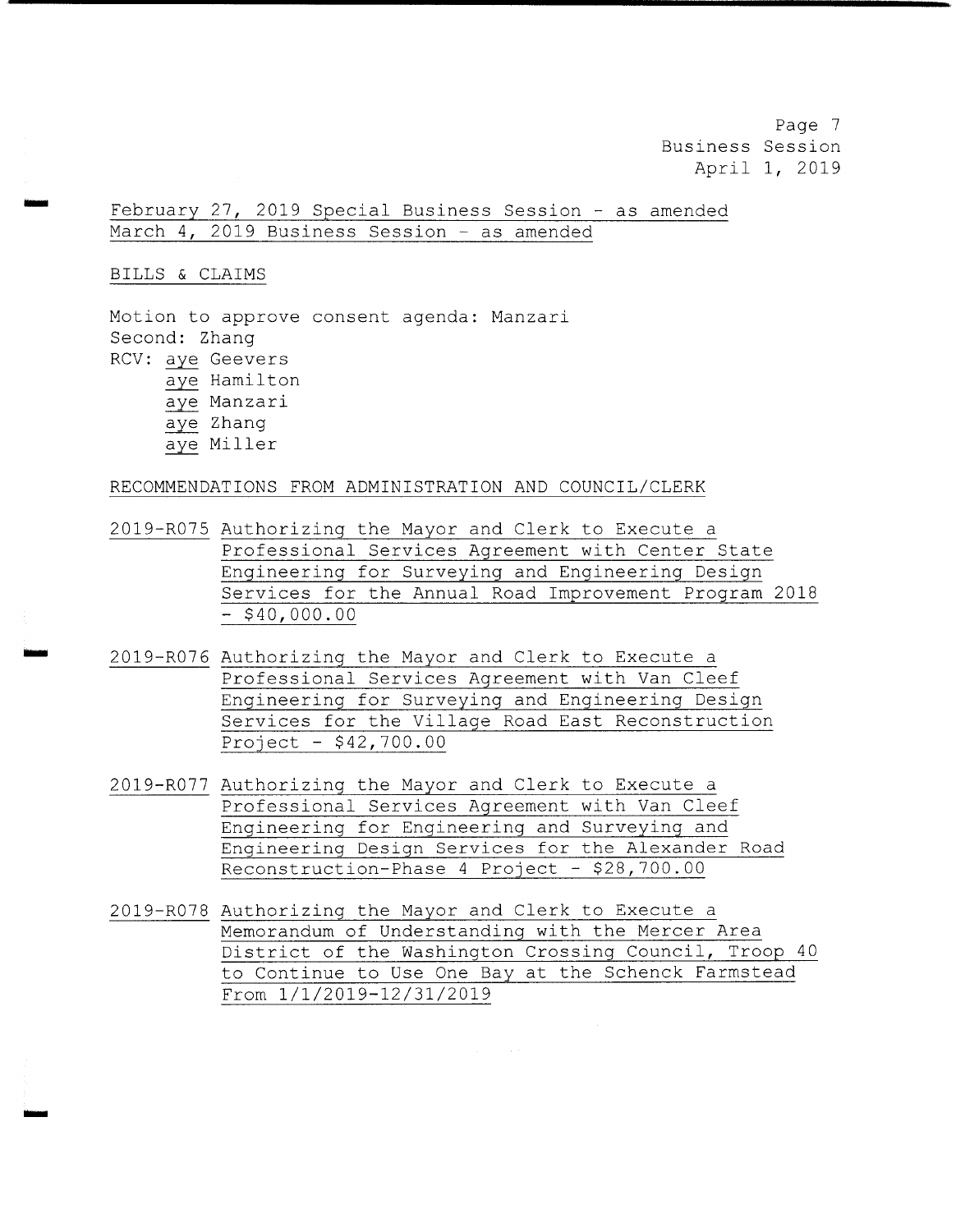Page <sup>8</sup> Business Session April 1, 2019

mow

Ina

- 2019- R079 Authorizing the Mayor and Clerk to Execute an Amendment to the Agricultural Lease Agreement with Everett Brothers, LLC to Add the Newly Acquired Hall Property
- 2019- R080 Certification of Compliance With the United States Equal Employment Opportunity Commission In Accordance With N.J.S.A. 40A: 4-5

2019- R081 Authorizing Local Examination of the 2019 Budget

Motion to approve Resolutions 2019-R075 through 2019-R081: Manzari Second: Zhang RCV: aye Geevers aye Hamilton

aye Manzari aye Zhang aye Miller

INTRODUCTION OF ORDINANCES

2019- 13 AN ORDINANCE TO EXCEED THE MUNICIPAL BUDGET APPROPRIATION LIMITS AND TO ESTABLISH A CAP BANK

Motion to Introduce: Manzari Second: Geevers RCV: aye Geevers aye Hamilton aye Manzari aye Zhang aye Miller

Public Hearing: April 29, 2019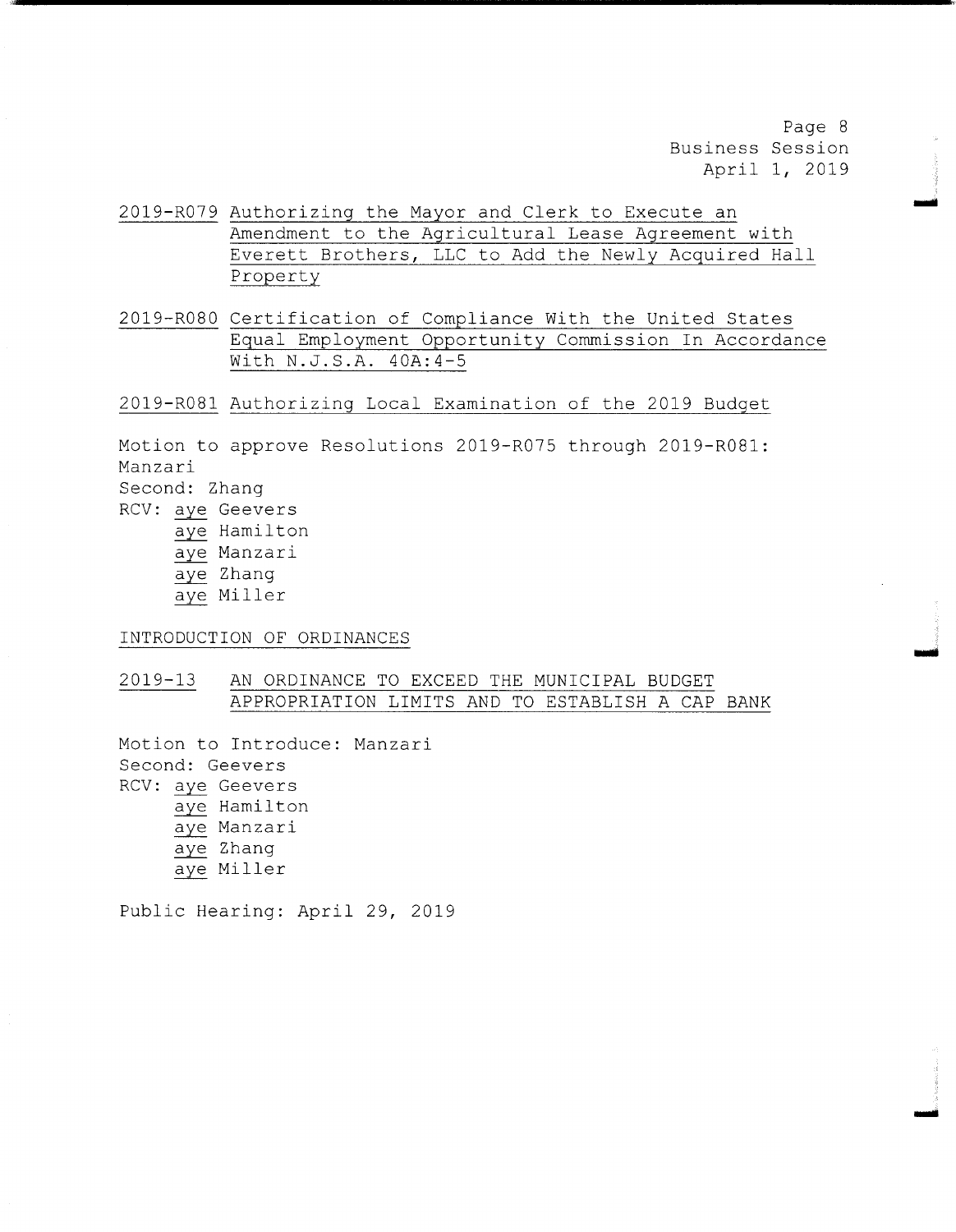Page <sup>9</sup> Business Session April 1, 2019

#### 2019 BUDGET INTRODUCTION

wow

is"'

i.. <sup>o</sup>

Motion to introduce: Manzari Second: Hamilton RCV: aye Geevers aye Hamilton aye Manzari aye Zhang aye Miller

Public Hearing: April 29, 2019

### ADDITIONAL PUBLIC COMMENT

Ms. Randi Sacco, 22 Wynwood Drive, noted her disappointment in the tax increase proposed for the 2019 Budget. She advised that this is going to hurt property values .

Mayor Marathe explained to the audience about the " CAP Ordinance" and noted it is just <sup>a</sup> budgeting tool for future years. He advised that the tax rate for 2019 has not been set. He advised that the Township is waiting for the State to set the rate.

#### COUNCIL REPORTS/ DISCUSSION TOPICS/ NEW BUSINESS

Ms. Geevers advised that the Planning Board at their March 27<sup>th</sup> meeting reviewed ordinances 2019- 07r and 2019- 08r and provided amendments to them which Council approved this evening.

Mr. Zhang advised that the West Windsor- Plainsboro Board of Education is continuing to discuss the 2019-2020 school budget.

Ms. Manzari reminded everyone to sign up for Recreation camps sponsored by the Township's Board of Recreation Commissioners. She also announced that the West Windsor Parking Authority Food Truck Festival is scheduled for Sunday, September 15, 2019. Ms. Manzari reported that the West Windsor Volunteer Fire Company received their new brush truck ordered last year.

President Miller announced that the West Windsor- Plainsboro Board of Education meeting with Council to review their budget is scheduled for Tuesday, April 30, 2019.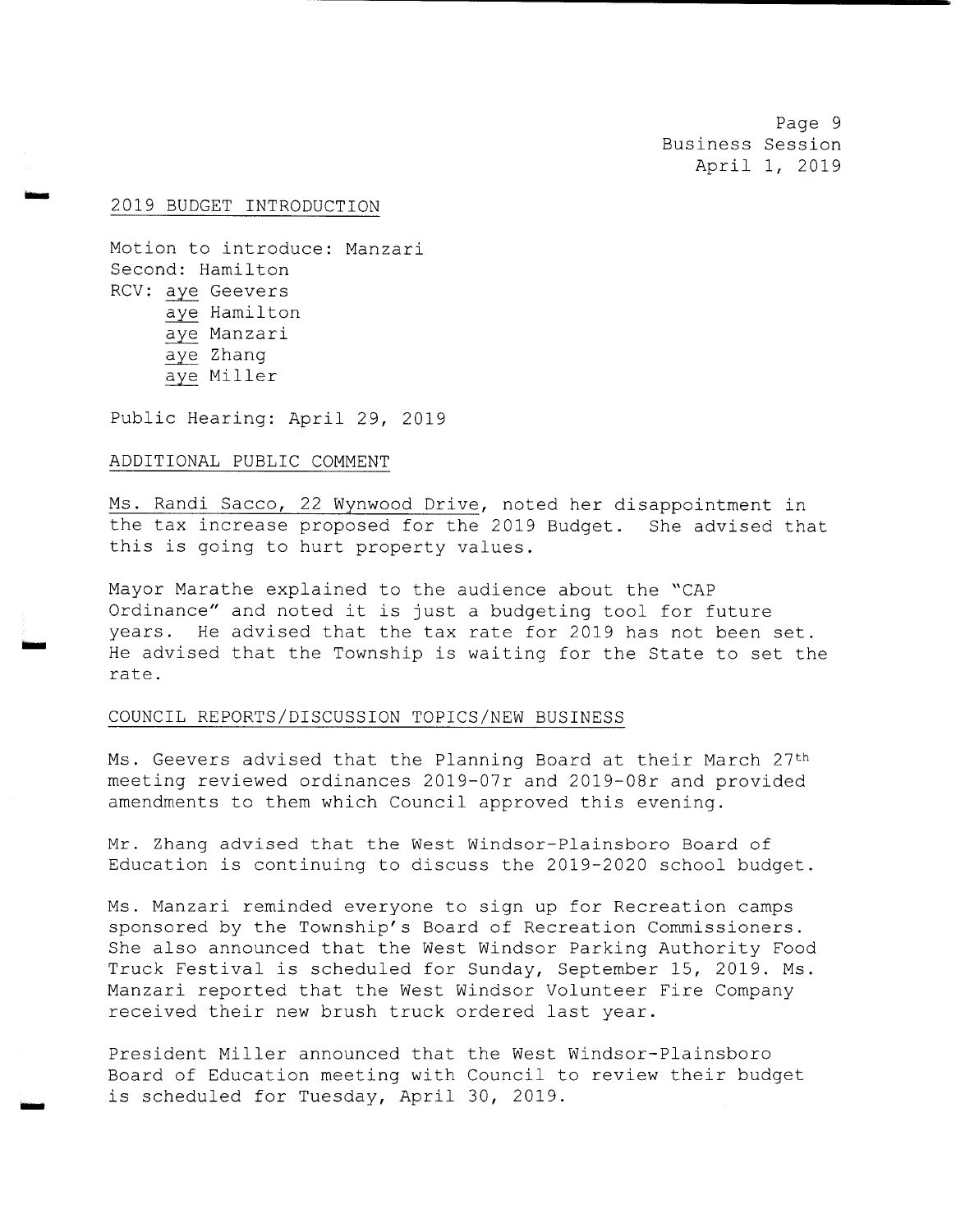Page 10 Business Session April 1, 2019

mai

ADJOURNMENT

Motion to adjourn: Manzari Second: Zhang VV: All approved

The meeting was adjourned at 7:50 p.m.

Gay M. Huber<br>Township Clerk

West Windsor Township

Alison Miller

Council President<br>West Windsor Township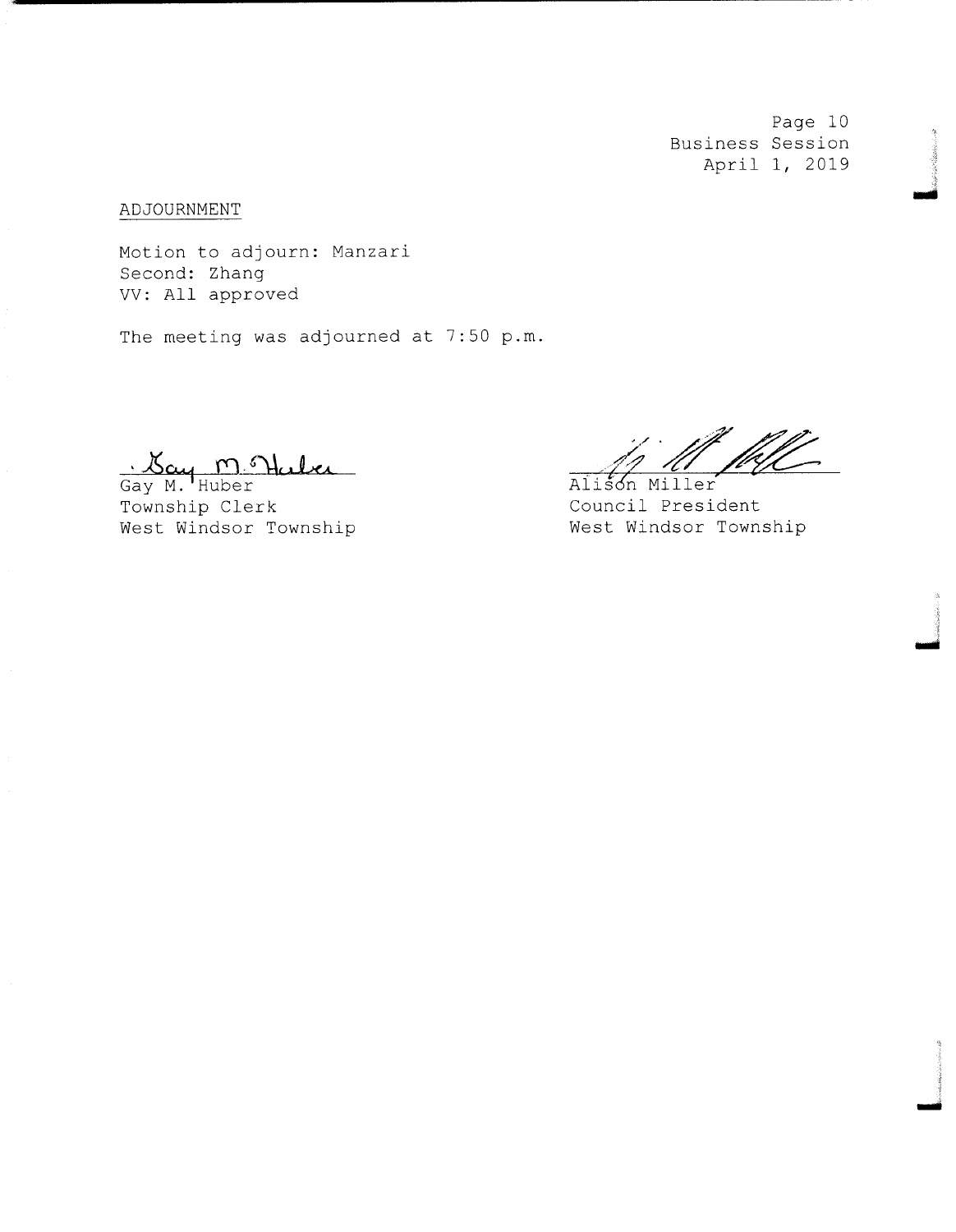$\tau \approx -\nu \pi$ 

## List of Bills - (100001) CASH - PNC - CURRENT DISBURSEMENTS CURRENT FUND

Meeting Date: 04/01/2019 For bills from 03/18/2019 to 03/31/2019

|  | Check# Vendor                  | Description                                                                                                                        |                           | Account PO Payment Check Total |                  |
|--|--------------------------------|------------------------------------------------------------------------------------------------------------------------------------|---------------------------|--------------------------------|------------------|
|  | 70627 177 – <b>A T &amp; T</b> | PO 52288 2019 BLANKET - A/C# 609 897 9260 00<br>10556270 UTILITY EXPENSES - TELEPHONE                                              | 30.59                     | $30.59$<br>30.59 30.59         |                  |
|  | 70628 5822 - ABDUL KOOMSON     | PO 52030 2019 BLANKET - MILEAGE REIMBURSEMEN<br>10530273 ENGINEERING - TRAVEL EXPENSE                                              | 225.00                    | 225.00<br>225.00               |                  |
|  |                                | 70629 845 ~ ACC BUSINESS PO 52099 2019 BLANKET - LONG DISTANCE TELEPH 235.92<br>10556270 UTILITY EXPENSES - TELEPHONE              | 235.92                    |                                | 235.92           |
|  |                                | 70630 41 - AL'S SUNOCO COME PO 52119 2019 BLANKET - VEHICLE MAINTENANCE<br>10518278 POLICE - VEHICLE REPAIR                        | ה<br>ה' כבם י<br>2,832.10 | 2,832.10<br>2,832.10           |                  |
|  | 70631 135 - ALEX DRUMMOND      | PO 52531 REIMBURSEMENT FOR SHIPPING COSTS FO<br>10542266 SEWER SYSTEM - TECH/SPEC EQUIP MAINT                                      | 305.43                    | 305.43<br>305.43               |                  |
|  | 70632 4063 - ALISON POLLINI    | REIMBURSE FOR EYE EXAM AND/OR CORRE<br>10551280 GROUP INSURANCE - VISION CARE                                                      | 365.29                    |                                | 365.29<br>365.29 |
|  | 70633 1346 - ALJONS            | PO 52508 SNOW STORM CREW DINNER MEALS FOR 3/<br>10541231 SNOW REMOVAL - MEALS                                                      | 253.35                    | 253.35<br>253.35               |                  |
|  |                                | 70634 2010 - ALPHAGRAPHICS MERCER CNTY 60 92344 2019 BLANKET - PRINTING FOR FIRE &<br>10514241 EMERGENCY SERVICES - PRINTING       | 644.00                    | 644.00<br>644.00               |                  |
|  |                                | 70635 761 - AMERICAN TIRE & AUTO CARE PO 52480 POLICE TIRES - CUSTOMER #5042804<br>10518355 POLICE - TIRES & TUBES                 | 5, 177.54                 | 5,177.54                       | 5,177.54         |
|  |                                | 70636 3257 - AMERIGAS PROPANE LP PO 52017 2019 BLANKET - FUEL USED TO HEAT TH<br>10556215 UTILITY EXPENSES - ELECTRIC/NATURAL GAS  | 557.37                    | 557.37                         | 557.37           |
|  | 10533214 LAND USE - DUES       | 70637 5506 - ARBOR DAY FOUNDATION BOOK DO 52430 ANNUAL MEMBERSHIP DUES- SAMUEL J SU                                                |                           | 15.00<br>15.00 15.00           |                  |
|  | 70638 940 - BARRY MORRIS       | REIMBURSE MEDICARE PART B - RETIRED<br>10551299A (2018) GROUP INSURANCE - MISC SERVICES                                            | 3,156.00                  | 3,156.00                       | 3,156.00         |
|  |                                | 70639 2988 - ABBATE - BATTERIES PLUS PO 52387 BATTERIES - PER QUOTE #P11513548 DA<br>10518354 POLICE - TECH/SPECIAL SUPP.          | 456.50                    | 456.50                         | 456.50           |
|  | 70640 1561 - BORGATA HOTEL     | PO 52513 RESV - HEMANT MARATHE, CONF#7893145<br>10505209 MAYOR - CONF. & SEMINARS                                                  | 240.00                    | 240.00                         | 240.00           |
|  |                                | 70641 722 - BRENDA SIRKIS TO PO 52537 REIMBURSE FOR PARKING, MEAL & MILEA<br>10538209 CONST OFFL - CONF. & SEMINARS                | 55.01                     | 55.01                          | 55.01            |
|  | 10540278                       | 70642 819 - BUCKS COUNTY INTERNATIONAL INC. PO 52160 2019 BLANKET-AUTOMOTIVE PARTS FOR H<br>PUBLIC WORKS - VEHICLE REPAIR          | 551.39                    | 551.39                         | 551.39           |
|  |                                | 70643 4702 - BURGIS ASSOCIATES, INC. PO 52080 2019 BLANKET - AFFORDABLE HOUSING S<br>10625210 AFFORDABLE HOUSING - CONSULTANT FEES | 9,725.00                  | 9,725.00                       | 9,725.00         |

о по должных перених по получить по получить измере в результате состоянные страны и получить в совершение пред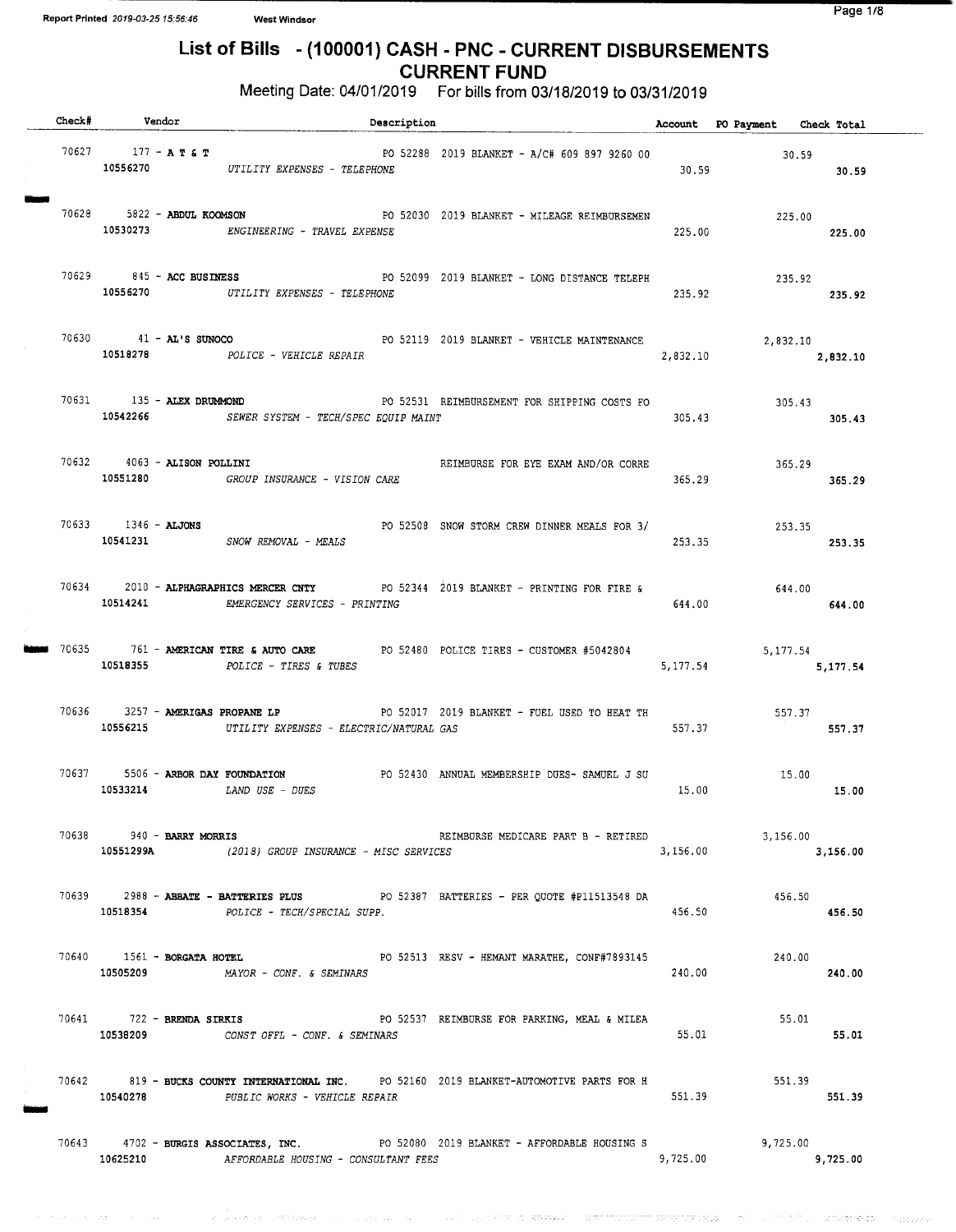Meeting Date: 04/01/2019 For bills from 03/18/2019 to 03/31/2019

| <b>Check#</b> | Vendor                                               | Description                                                                                                                                             |          | Account PO Payment Check Total |        |  |
|---------------|------------------------------------------------------|---------------------------------------------------------------------------------------------------------------------------------------------------------|----------|--------------------------------|--------|--|
|               |                                                      | 70644 4702 - BURGIS ASSOCIATES, INC.<br>10533210 LAND USE - CONSULTANT FEES 2,642.50 2,642.50 2,642.50 10533210 LAND USE - CONSULTANT FEES              |          |                                |        |  |
|               |                                                      | 70645 2587 - CLEAN AIR COMPANY 20 52350 2019 BLANKET - EXHAUST SYSTEM REPAI<br>10514266 EMERGENCY SERVICES - TECH/SPECIAL EQUIP                         | 175.00   | 175.00<br>175.00               |        |  |
|               |                                                      | 70646 162 - COMCAST COMPOSITE CONSERVATION PO 52043 2019 BLANKET - A/C#8499 05 245 0180<br>10504268 ADM - TECH/COMPUTER SRVCS                           |          | 116.90<br>116.90 116.90        |        |  |
|               |                                                      | 70647 5760 - COMCAST 600 102 600 102 2019 2019 BLANKET - A/C#8499 05 245 0102<br>10556270 UTILITY EXPENSES - TELEPHONE                                  | 204.90   | $204.90$<br>$204.90$           |        |  |
|               |                                                      | 70648 5113 - CONSTELLATION NEWENERGY, INC. PO 52438 2019 BLANKET - ELECTRIC/GAS<br>10556215 UTILITY EXPENSES - ELECTRIC/NATURAL GAS                     |          | 405.20<br>405.20 405.20        |        |  |
|               |                                                      | 70649 5492 - CORPORATE TRANSLATION SERVICES, INC PO 52282 2019 BLANKET - OVER THE PHONE INTER<br>10650210 COURT - CONSULTANT FEES                       | 13.46    | 13.46<br>13.46                 |        |  |
|               |                                                      | 70650 5854 - ONYX GRAPHICS LLC <b>1986 120 121 121 122 123 124 NORRUGATED</b> PLASTIC SHEETS - QUOTE #<br>10618599 POLICE - WWPRSD - CLASS III OFFICERS | 379.90   | 379.90                         | 379.90 |  |
|               |                                                      | 70651 1483 - DAN DOBROMILSKY <b>DE START START AT START A START A START</b> - MILEAGE REIMBURSEMEN<br>10530273 ENGINEERING - TRAVEL EXPENSE             | 225.00   | 225.00                         | 225.00 |  |
|               | 70652 209 - DECKMAN ELECTRIC                         | PO 52283 2019 BLANKET - REPAIRS OF PUMPS FOR<br>10542266 SEWER SYSTEM - TECH/SPEC EQUIP MAINT                                                           | 706.02   | 706.02<br>706.02               |        |  |
|               |                                                      | 70653 1820 - DONNA FUCETOLA <b>DE PERSONA E POLICE E POLICE E PORTAGE E POR</b> PURCHASE OF COFFE<br>10524231 SENIOR CITIZEN - MEALS                    | 59.95    | 59.95                          | 59.95  |  |
|               | 70654 1283 - EAST WINDSOR DELI                       | PO 52402 SNOW STORM CREW MEALS 2/11/19 & 2/1 144.04<br>$10541231$ SNOW REMOVAL - MEALS                                                                  |          | 144.04 144.04                  |        |  |
|               |                                                      | 70655 1283 - EAST WINDSOR DELI PO 52485 SNOW STORM CREW BREAKFAST MEALS FOR<br>10541231 SNOW REMOVAL - MEALS                                            | 127.55   | 127.55                         | 127.55 |  |
|               |                                                      | 70656 3225 - ERIC M. PERKINS JMC 308 PO 52517 SUBSTITUTE MUNICIPAL COURT JUDGE ON<br>10650210 COURT - CONSULTANT FEES                                   | 500.00   | 500.00                         | 500.00 |  |
|               | $70657$ 1168 - FBI-LEEDA<br>$10518214$ POLICE - DUES | PO 52470 2019 FBI - LEEDA DUES - CHIEF ROBER                                                                                                            | 50.00    | 50.00                          | 50.00  |  |
|               | $70658$ $370$ - FEDERAL EXPRESS                      | PO 52096 2019 BLANKET - PAYMENTS ON ACCOUNT'<br>10555240 CENTRAL POSTAGE - POSTAGE                                                                      | 40.28    | 40.28                          | 40.28  |  |
|               |                                                      | 70659 214 - FIRE APPARATUS REPAIR INC. PO 52358 2019 BLANKET FOR FIRE APPARATUS REP<br>10514278 EMERGENCY SERVICES - VEHICLE REPAIR                     | 7,085.24 | 7,085.24<br>7,085.24           |        |  |
| 70660         |                                                      | $3143$ – FIRST PRIORITY EMERGENCY VEHICLES 400 52360 2019 BLANKET FOR FIRE APPARATUS REP $5,176,17$                                                     |          |                                |        |  |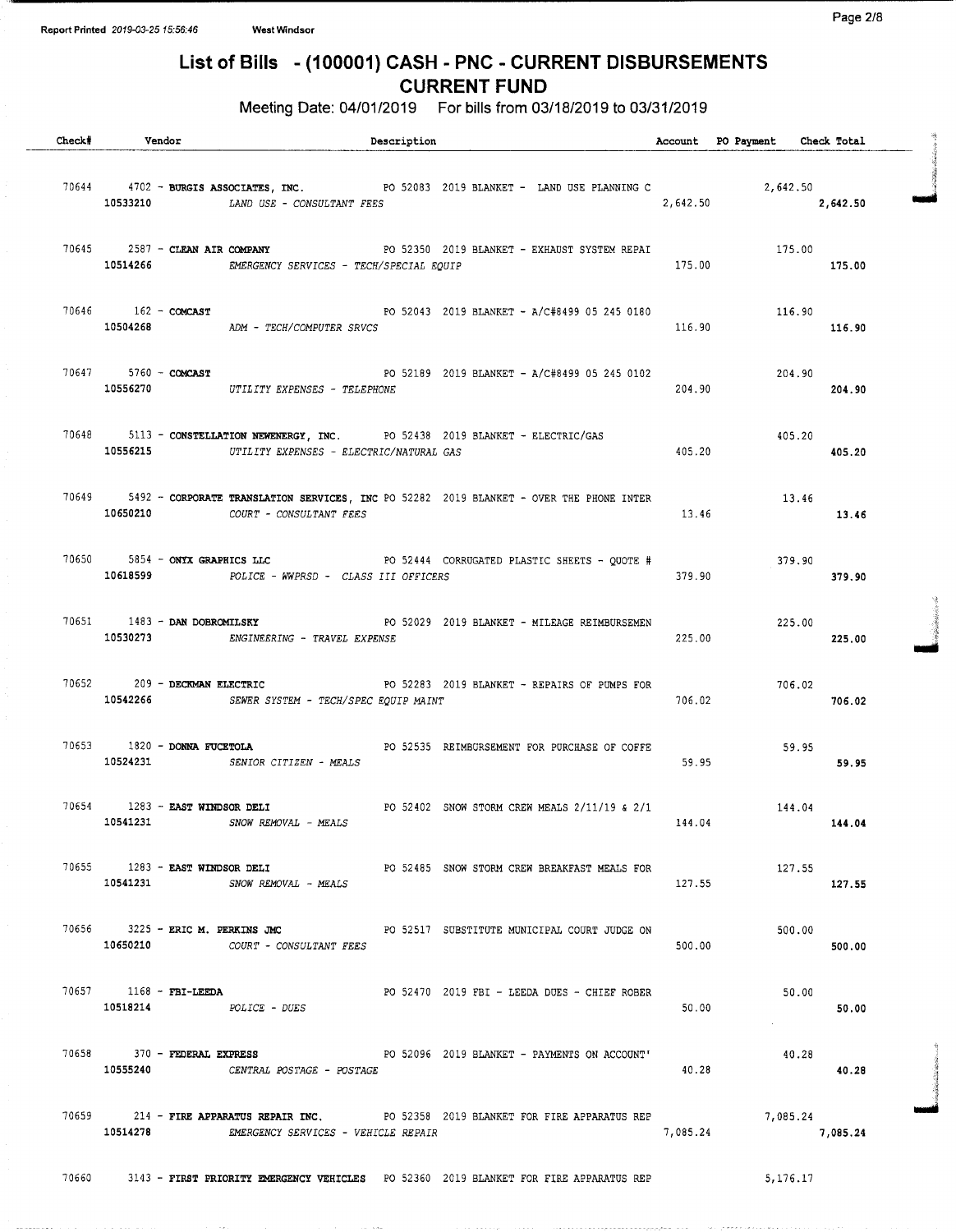Meeting Date: 04/01/2019 For bills from 03/18/2019 to 03/31/2019

| Check# Vendor                            | Description                                                                                                                                                             |               | Account PO Payment Check Total |
|------------------------------------------|-------------------------------------------------------------------------------------------------------------------------------------------------------------------------|---------------|--------------------------------|
|                                          | 10514278 EMERGENCY SERVICES - VEHICLE REPAIR                                                                                                                            |               | 5, 176.17<br>5,176.17          |
|                                          | 70661 2774 - FRANCIS GUZIK PO 52028 2019 BLANKET - MILEAGE REIMBURSEMEN<br>10530273 ENGINEERING - TRAVEL EXPENSE                                                        | 225.00        | 225.00<br>225.00               |
|                                          | 70662 2774 - FRANCIS GUZIK CONSERVED BY SALE PO 52534 REIMBURSEMENT FOR TRB PAVEMENT MAIN<br>10529272 COMM. DEV. - TRAINING/EDUCATION                                   | 95.00         | 95.00<br>95.00                 |
| 70663 2535 - FRANK SABATINO<br>10504274A | PO 52530 2018 EDUCATION REIMBURSEMENT - FAA<br>$(2018)$ ADM - TUITION                                                                                                   | 150.00        | 150.00<br>150.00               |
| 10540278                                 | 70664 4851 - HAMILTON CAR WASH <b>Example 2008</b> PO 52179 2019 BLANKET - TRUCK WASH FOR PICK<br>PUBLIC WORKS - VEHICLE REPAIR<br>10544278 FACILITIES - VEHICLE REPAIR | 56.00<br>7.00 | 63.00<br>63.00                 |
|                                          | 70665 2905 - HARRY HAUSHALTER ESQ. PO 52110 2019 BLANKET - PER RESOLUTION # 201 3,991.30<br>10546228 LEGAL - LITIGATION                                                 | 3,991.30      | 3,991,30                       |
| 70666 136 - HORIZON BLUE CROSS           | PO 51934 2019 BLANKET - GROUP # 00-03-06-31-<br>70,008.11<br>10551299 GROUP INSURANCE - MISC SERVICES                                                                   | 70,008.11     | 70,008.11                      |
|                                          | 70667 136 - HORIZON BLUE CROSS 60 1935 2019 BLANKET - GROUP # 04-30-89289<br>10551299   GROUP INSURANCE - MISC SERVICES                                                 | 6,907.85      | 6,907.85<br>6,907.85           |
|                                          | 70668 136 - HORIZON BLUE CROSS 6 2019 BLANKET - GROUP # 02-09-89289 21,506.19                                                                                           |               | 21,506.19 21,506.19            |
|                                          | 70669 136 - HORIZON BLUE CROSS 60 1937 2019 BLANKET - GROUP # 50-89289 - A<br>10551299 GROUP INSURANCE - MISC SERVICES                                                  | 83,008.60     | 83,008.60<br>83,008.60         |
|                                          | 70670 136 - HORIZON BLUE CROSS 67 2019 BLANKET - GROUP #85-86-89289 11,418.87<br>10551299 GROUP INSURANCE - MISC SERVICES                                               |               | 11, 418.87 11, 418.87          |
|                                          | 70671 136 - HORIZON BLUE CROSS 60 1939 2019 BLANKET - GROUP # 10-11-20-21- 249,285.95<br>10551299 GROUP INSURANCE - MISC SERVICES                                       |               | 249,285.95<br>249,285.95       |
| 70672 4176 - IAEI                        | PO 52418 2019 MEMBERSHIP DUES - WILLIAM J PI<br>10538214 CONST OFFL - DUES                                                                                              | 240.00        | 240.00<br>240.00               |
| 10553204                                 | 70673 5085 - INDUSTRIAL DIESEL POWER. INC. PO 52495 PROGRAMMING & TESTING OF GENERATOR<br>BLDG & GROUNDS - BLDG REPAIR & MAINT                                          | 1,378.00      | 1,378.00<br>1,378.00           |
| 10553251                                 | 70674 5085 - INDUSTRIAL DIESEL POWER. INC. PO 52514 PREVENTATIVE MAINTENANCE FOR EMERGE<br>BLDG & GROUNDS - SERVICE/MAINT CONTRACTS                                     | 2,036.00      | 2,036.00<br>2,036.00           |
|                                          | 70675 238 - J W KENNEDY & SON WELDING PO 52193 2019 BLANKET - SHOP SUPPLIES, RENTA<br>10540266 PUBLIC WORKS - TECH/SPEC EQUIP MAINT                                     | 6.00          | 6.00<br>6.00                   |
| 10514354                                 | 70676 238 - J W KENNEDY & SON WELDING PO 52364 2019 BLANKET - EMS SUPPLIES<br>EMERGENCY SERVICES - TECH/SPECIAL SUPP.                                                   | 84.00         | 84.00<br>84.00                 |

وستند بعدي والانا البدا بيمسيها والانداد والمتحدة

.<br>Tanzania este este

بوصات والدا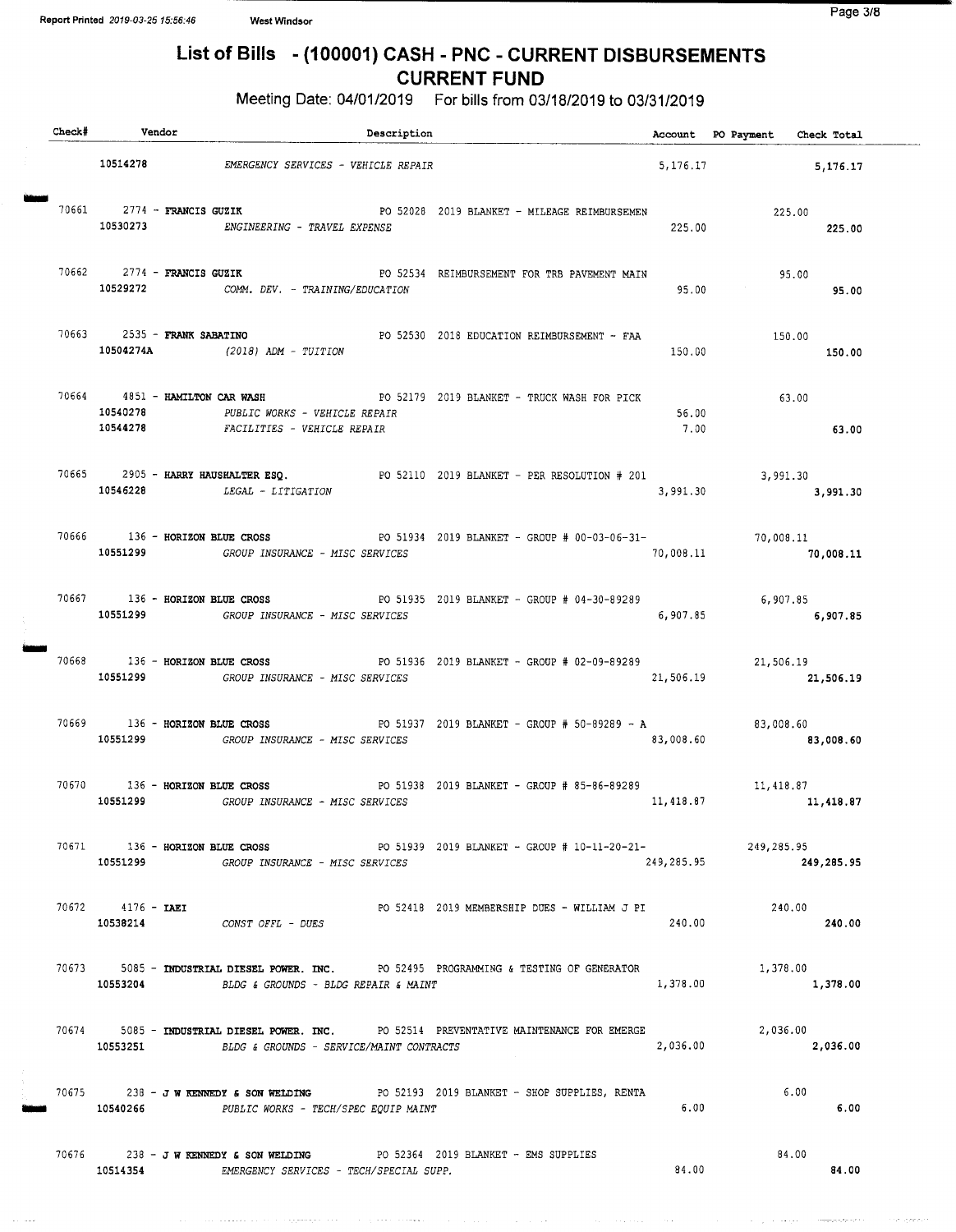Meeting Date: 04/01/2019 For bills from 03/18/2019 to 03/31/2019

| <b>Check#</b> | Vendor                                | Description                                                                                                                                                                                          |                                                            |                        | Account PO Payment Check Total |                      |  |
|---------------|---------------------------------------|------------------------------------------------------------------------------------------------------------------------------------------------------------------------------------------------------|------------------------------------------------------------|------------------------|--------------------------------|----------------------|--|
|               |                                       | 70677  4003 - J.W. SCOTT  PO 51680 ANNUAL COMPLIANCE TESTING @ POLICE  1,662.00<br>10553266A $(2018)$ BLDG & GROUNDS - TECH/SPEC EQUIP                                                               |                                                            |                        | 1,662.00 1,662.00              |                      |  |
|               |                                       | 70678 731 - JERSEY CENTRAL POWER & LIGHT PO 52022 2019 BLANKET - ELECTRIC/GAS & STREE<br>10556277 UTILITY EXPENSES - STREET LIGHTING                                                                 |                                                            | 3,795.79               |                                | 3,795.79<br>3,795.79 |  |
|               | 70679 774 - JOHN HENCKEN              | 10551280 GROUP INSURANCE - VISION CARE                                                                                                                                                               | REIMBURSE FOR EYE EXAM AND/OR CORRE                        | 299.77                 | 299.77                         | 299.77               |  |
|               | 10553235                              | 70680 1938 - JOHNNY ON THE SPOT INC. PO 52036 2019 BLANKET - RENTAL OF TEMPORARY<br>BLDG & GROUNDS - OTHER RENTAL                                                                                    |                                                            | 295.39                 | 295.39                         | 295.39               |  |
|               | 70681 648 - LAWRENCE TOWNSHIP         | 10510252 COLLECTION - SEWER BILLING CHARGES                                                                                                                                                          | PO 52523 2019 BLANKET FOR PNC SEWER BILLING AND THE 111.40 | 111.40                 |                                | 111.40               |  |
|               |                                       | 70682 5466 - LEHIGH VALLEY SAFETY SUPPLY CO. PO 52174 2019 BLANKET - UNIFORM BOOTS PURCHA<br>10540357 PUBLIC WORKS - UNIFORMS                                                                        |                                                            | 294.90                 | 294.90                         | 294.90               |  |
|               | 70683 266 - LIFEFORCE USA INC.        | 10514354 EMERGENCY SERVICES - TECH/SPECIAL SUPP.                                                                                                                                                     | PO 52292 PRACTI-CRDM - PER QUOTE #105 DATED                | 599.25                 | 599.25                         | 599.25               |  |
|               |                                       | 70684 1146 - M & W COMMUNICATIONS PO 52368 2019 BLANKET - RADIOS REPAIRS 1,220.79<br>1,220.79 EMERGENCY SERVICES - COMMUNICATION EQUIP 1,220.79<br>10514208 EMERGENCY SERVICES - COMMUNICATION EQUIP |                                                            |                        |                                | 1,220.79             |  |
|               |                                       | 70685 1146 - M & W COMMUNICATIONS PO 52493 SERVICE CALLS FOR TRUCK #44, 46 & 5<br>10544266 FACILITIES - TECH/SPEC EQUIP MAINT                                                                        |                                                            | 124.90                 | 124.90                         | 124.90               |  |
|               |                                       | 70686 2807 - MANAGER PLUS SOLUTIONS, LLC PO 52434 EXTENDED SERVICE AGREEMENT 2/20/19<br>10504268 ADM - TECH/COMPUTER SRVCS                                                                           |                                                            | 749.00                 |                                | 749.00               |  |
|               | 10546210                              | 70687 5831 - MARK S. RUDERMAN, ESQ. 88 20107 2019 BLANKET - PER RESOLUTION # 201<br><i>LEGAL - LABOR COUNSEL</i>                                                                                     |                                                            | 6,135.00               |                                | 6,135.00             |  |
|               | 10536228                              | 70688 657 - MASON GRIFFIN & PIERSON PO 52091 2019 BLANKET - LITIGATION SERVICES<br><i>ZONING BOARD - LITIGATION</i>                                                                                  |                                                            | 80.50                  | 80.50                          | 80.50                |  |
|               | 10540354                              | 70689 257 - MC MASTER CARR SUPPLY CO. 88 PO 52101 2019 BLANKET - PURCHASE HARDWARE &<br>PUBLIC WORKS - TECH/SPECIAL SUPP.<br>10544354 FACILITIES - TECH/SPECIAL SUPP.                                |                                                            | 136.90<br>78.28        | 215.18                         | 215.18               |  |
|               | 10558220                              | 70690 460 - MERCER CO. IMPROVEMENT AUTHORITY PO 51933 2019 BLANKET - AS PER RESOLUTION 20<br>REFUSE COLLECTION - RECYCLING                                                                           |                                                            | 27,302.83              | 27,302.83                      | 27,302.83            |  |
|               | 10552290                              | 70691 168 - MID JERSEY MUN. JOINT INS FUND ASSESSMENT DUE 4/1/19<br>OTHER INSURANCE - WORKERS COMPENSATION<br>10552299 OTHER INSURANCE - LIABILITY                                                   |                                                            | 87,905.00<br>89,474.00 | 177,379.00                     | 177,379.00           |  |
|               | 70692 1597 - MIKE GULOTTA<br>10551280 | GROUP INSURANCE - VISION CARE                                                                                                                                                                        | REIMBURSE FOR EYE EXAM AND/OR CORRE                        | 450.00                 | 450.00                         | 450.00               |  |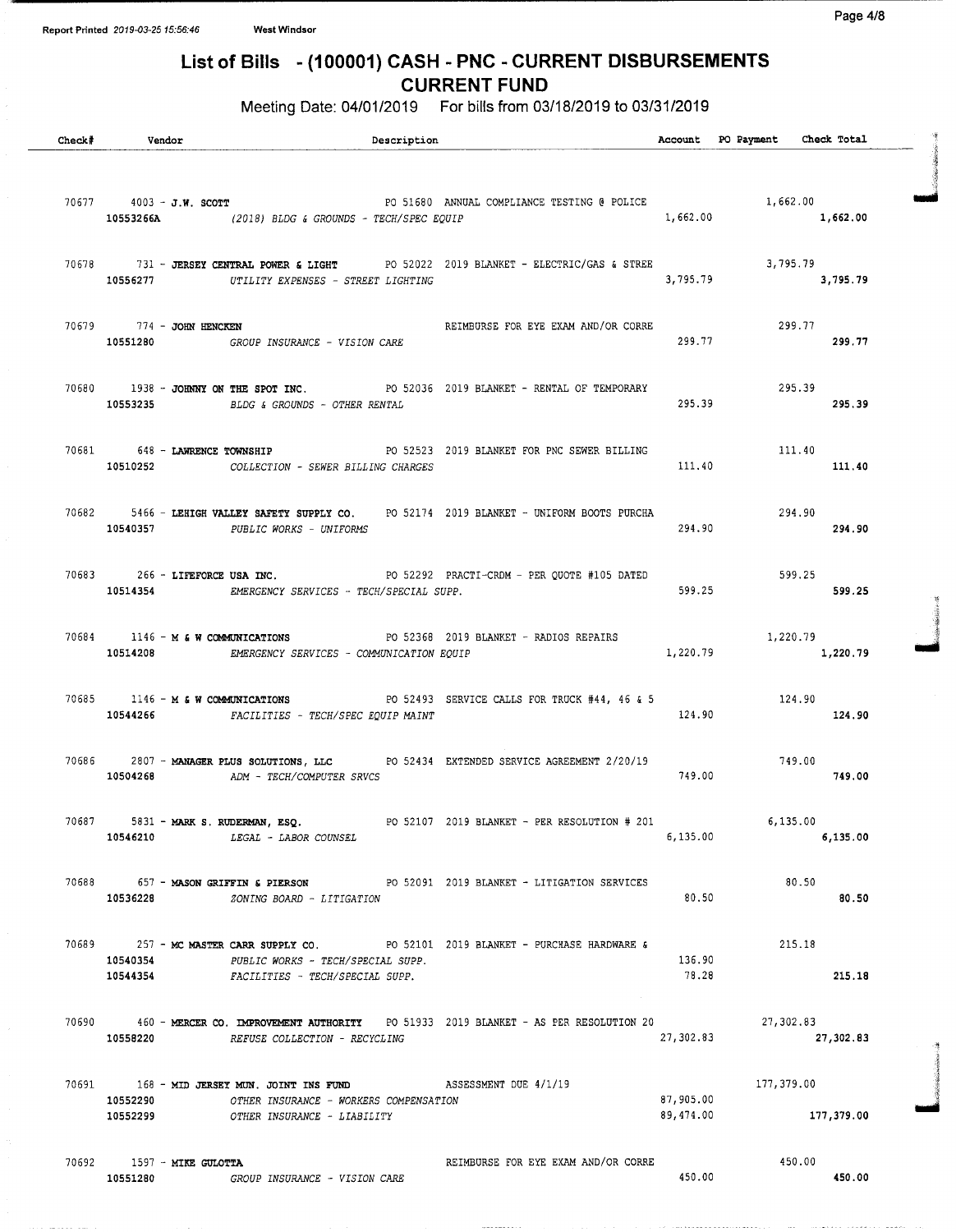$\mathcal{A}^{\mathcal{A}}$  , and the second constant of the second constant seconds of  $\mathcal{A}^{\mathcal{A}}$ 

## List of Bills - ( 100001) CASH - PNC - CURRENT DISBURSEMENTS CURRENT FUND

Meeting Date: 04/01/2019 For bills from 03/18/2019 to 03/31/2019

| Check# | Vendor                                               |                                                                       | Description |                                                                                                                                         |           | Account PO Payment Check Total   |          |
|--------|------------------------------------------------------|-----------------------------------------------------------------------|-------------|-----------------------------------------------------------------------------------------------------------------------------------------|-----------|----------------------------------|----------|
|        | $170693$ 4134 - MORTON SALT                          | 10541340 SNOW REMOVAL - SALT & SAND                                   |             | PO 51925 2019 BLANKET - AS PER RESOLUTION 20                                                                                            |           | 32,562.56<br>32,562.56 32,562.56 |          |
|        | 10501209                                             | CLERK - CONF. & SEMINARS                                              |             | 70694 5851 - MUNICIPAL CLERK'S ASSOC. OF NJ PO 52461 REGISTRATION - GAY M. HUBER, 2019 E                                                | 305.00    | 305.00                           | 305.00   |
|        | 10504241 ADM - PRINTING                              |                                                                       |             | 70695 5648 - NCP COMMUNICATIONS LLC PO 52483 3 PART ABSENTEE REPORTS - PER 3/5/1                                                        | 815.00    | 815.00                           | 815.00   |
|        | 10504202                                             | ADM - ADVERTISING LEGAL                                               |             | 70696 3847 - NEW JERSEY ADVANCE MEDIA PO 52094 2019 BLANKET - LEGAL ADVERTISING IN                                                      | 18.56     | 18.56<br>18.56                   |          |
|        |                                                      | 10501202 CLERK - ADVERTISING LEGAL                                    |             | 70697 3847 - NEW JERSEY ADVANCE MEDIA PO 52122 2019 BLANKET - LEGAL ADS FOR CLERKS                                                      | 4,777.17  | 4,777.17                         | 4,777.17 |
|        |                                                      | 10554281 FIRE HYDRANT SERVICES - WATER                                |             | 70698 1801 - NEW JERSEY AMERICAN WATER PO 52260 2019 BLANKET - FIRE HYDRANT FEES A/                                                     | 58,184.50 | 58,184.50<br>58,184.50           |          |
|        | 70699 3307 - NIBHA NAYYAR<br>101001 ACCOUNTS PAYABLE |                                                                       |             | PO 52329 REIMBURSEMENT FOR OCT 2017 COBRA PU                                                                                            |           | 2,535.63<br>2,535.63 2,535.63    |          |
|        |                                                      | 10504209 ADM - CONF. & SEMINARS                                       |             | 70700 89 - NJ STATE LEAGUE OF MUNICIPALTIES PO 52479 JOB LINE AD - ADMINISTRATIVE ASSIST                                                | 115.00    | 115.00                           | 115.00   |
|        |                                                      | 10504209 ADM - CONF. & SEMINARS                                       |             | 70701 89 - NJ STATE LEAGUE OF MUNICIPALTIES PO 52490 JOB LINE ADS - MUNICIPAL COURT ADMI                                                | 230.00    | 230.00<br>230.00                 |          |
|        | 10504209                                             | 70702 89 - NJ STATE LEAGUE OF MUNICIPALTIES<br>ADM - CONF. & SEMINARS |             | PO 52511 REGISTRATION - C. RHYMER & M. MERCU                                                                                            | 180.00    | 180.00                           | 180.00   |
|        | 70703 2033 - NJMMA<br>10504209<br>70704 1020 - NJWEA | ADM - CONF. & SEMINARS                                                |             | PO 52519 REG - MARLENA A. SCHMID, NJMMA 2 DA                                                                                            | 185.00    | 185.00<br>771.00                 | 185.00   |
|        |                                                      | 10540226 PUBLIC WORKS - LICENSE/CERTIFICATION                         |             | PO 52289 2019 WINTER TECHNOLOGY TRANSFER SEM<br>70705 5826 - ONE SOURCE OF NEW JERSEY, LLC PO 52385 SHOP SUPPLIES - AS PER QUOTE #10712 | 771.00    | 554.70                           | 771,00   |
|        |                                                      | 10540354 PUBLIC WORKS - TECH/SPECIAL SUPP.                            |             | 70706 286 - PACKET MEDIA LLC<br>20120 2019 BLANKET - LEGAL ADS FOR CLERK                                                                | 554.70    | 52.50                            | 554.70   |
|        |                                                      | 10501202 CLERK - ADVERTISING LEGAL                                    |             | 70707 5104 - PARKER MCCAY P.A. 6 PO 50481 2018 BLANKET AS PER RESOLUTION #201                                                           | 52.50     | 1,320.00                         | 52.50    |
|        | 10546223A<br>70708 5104 - PARKER MCCAY P.A.          | (2018) LEGAL - LEGAL FEES                                             |             | PO 50483 2018 BLANKET AS PER RESOLUTION #201                                                                                            | 1,320.00  | 120.00                           | 1,320.00 |
|        | 10546224A                                            | (2018) LEGAL - LEGAL FEES - TOWNSHIP COU                              |             |                                                                                                                                         | 120.00    |                                  | 120.00   |

 $\mathcal{O}(\mathcal{O}(\log n))$  . As  $\mathcal{O}(\mathcal{O})$ 

, where the complex dependence of  $\mathcal{O}(\mathbb{R}^2)$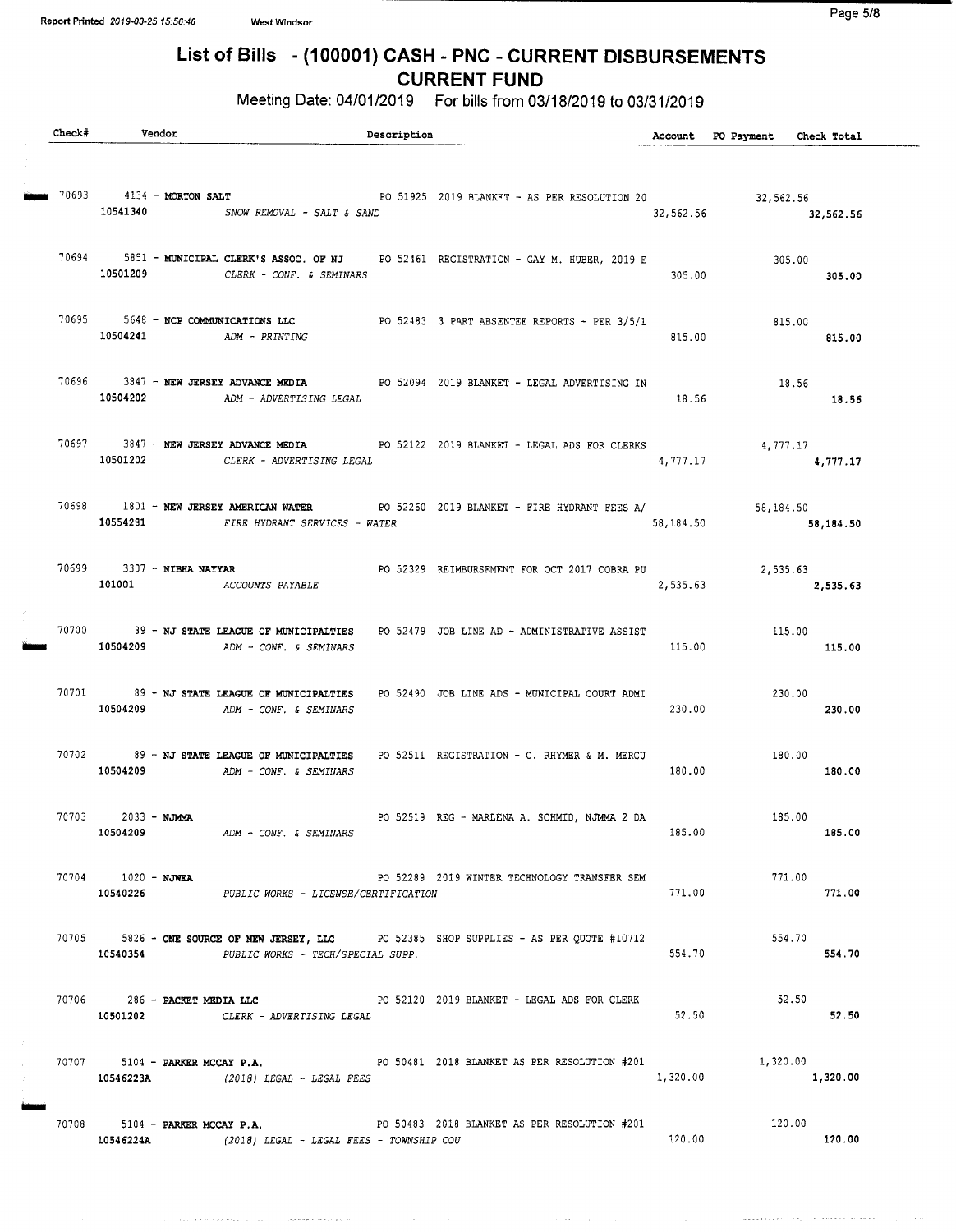Meeting Date: 04/01/2019 For bills from 03/18/2019 to 03/31/2019

| Check# Vendor        | Description                                                                                                                                                             |                         | Account PO Payment Check Total                                                                                                                                                                                                                                                                                                                                                                  |           |  |
|----------------------|-------------------------------------------------------------------------------------------------------------------------------------------------------------------------|-------------------------|-------------------------------------------------------------------------------------------------------------------------------------------------------------------------------------------------------------------------------------------------------------------------------------------------------------------------------------------------------------------------------------------------|-----------|--|
| 10518354             | 70709 5856 - PAWSITIVELY PURRFECT<br>PO 52079 2019 BLANKET - DOG FOOD FOR K9<br>POLICE - TECH/SPECIAL SUPP.                                                             | 1,099.80                | 1,099.80<br>1,099.80                                                                                                                                                                                                                                                                                                                                                                            |           |  |
|                      | 70710 5861 - PRINCETON BAPTIST CHURCH TAX OVERPMT - BL40, L4.01 261 WASHI<br>101120 TAX OVERPAYMENTS                                                                    | 686.50                  | 686.50<br>686.50                                                                                                                                                                                                                                                                                                                                                                                |           |  |
| 10556215<br>10556277 | 70711 379 - PUBLIC SERVICE ELECTRIC & GAS PO 52021 2019 BLANKET - ELECTRIC/GAS & STREE<br>UTILITY EXPENSES - ELECTRIC/NATURAL GAS<br>UTILITY EXPENSES - STREET LIGHTING | 34,829.34<br>36, 941.33 | 71,770.67<br>71,770.67                                                                                                                                                                                                                                                                                                                                                                          |           |  |
| 70712 5842 - PWANJ   | PO 52424 REGISTRATION FOR PWANJ 2019 EXPOSIT<br>10540272 PUBLIC WORKS - TRAINING/EDUCATIONAL                                                                            | 60.00                   | $\begin{array}{cc} 60.00 & \hspace*{-0.2cm} & \hspace*{-0.2cm} & \hspace*{-0.2cm} & \hspace*{-0.2cm} & \hspace*{-0.2cm} & \hspace*{-0.2cm} & \hspace*{-0.2cm} & \hspace*{-0.2cm} & \hspace*{-0.2cm} & \hspace*{-0.2cm} & \hspace*{-0.2cm} & \hspace*{-0.2cm} & \hspace*{-0.2cm} & \hspace*{-0.2cm} & \hspace*{-0.2cm} & \hspace*{-0.2cm} & \hspace*{-0.2cm} & \hspace*{-0.2cm} & \hspace*{-0.2$ |           |  |
| 10557307<br>10557315 | 70713 2526 - RIGGINS INC. THE RESERVE PO 52046 2019 BLANKET - DELIVERY OF DIESEL &<br>GASOLINE - DIESEL FUEL<br><i>GASOLINE - UNLEADED</i>                              | 3,422.55<br>6,709.39    | 10,131.94                                                                                                                                                                                                                                                                                                                                                                                       | 10,131.94 |  |
|                      | PO 52047 2019 BLANKET - ART WATERCOLOR CLASS<br>70714 1667 - RUSS JOHNSON<br>10524210 SENIOR CITIZEN - CONSULTANT FEES                                                  | 400.00                  | 400.00                                                                                                                                                                                                                                                                                                                                                                                          | 400.00    |  |
| 10521272             | 70715 1745 - RUTGERS, THE STATE UNIVERSITY PO 52425 REGISTRATION - NIKITA PATEL, SOILS<br>BOARD OF HEALTH - TRAINING/EDUCA.                                             | 632.50                  | 632.50                                                                                                                                                                                                                                                                                                                                                                                          | 632.50    |  |
|                      | 70716 2277 - SCOTT HASSON<br>PO 52536 REIMBURSEMENT FOR PARKING & MILEAGE<br>10538209 CONST OFFL - CONF. & SEMINARS                                                     | 26.00                   | 26.00                                                                                                                                                                                                                                                                                                                                                                                           | 26.00     |  |
|                      | PO 52403 PERFORM MAINTENANCE ON OVERHEAD GAR<br>70717 2104 - SET-RITE CORPORATION<br>10540266 PUBLIC WORKS - TECH/SPEC EQUIP MAINT                                      | 2,100.00                | 2,100.00                                                                                                                                                                                                                                                                                                                                                                                        | 2,100.00  |  |
| 10544354             | 70718 4908 - SHERWIN WILLIAMS<br>PO 52330 2019 BLANKET - FIELD MARKING PAINT<br>FACILITIES - TECH/SPECIAL SUPP.                                                         | 750.00                  | 750.00                                                                                                                                                                                                                                                                                                                                                                                          | 750.00    |  |
| 10544354             | 70719 4660 - SITE ONE LANDSCAPE SUPPLY<br>PO 52206 2019 BLANKET - PURCHASE ROADSIDE MA<br>FACILITIES - TECH/SPECIAL SUPP.                                               | 276.49                  | 276.49                                                                                                                                                                                                                                                                                                                                                                                          | 276.49    |  |
|                      | 70720 4660 - SITE ONE LANDSCAPE SUPPLY PO 52340 2019 BLANKET - PURCHASE MISC. TOOLS<br>10544354 FACILITIES - TECH/SPECIAL SUPP.                                         | 355.08                  | 355.08<br>355.08                                                                                                                                                                                                                                                                                                                                                                                |           |  |
|                      | 70721 2191 - SNAP-ON TOOLS<br>PO 52533 UPDATE SOFTWARE FOR VEHICLE SCANNER<br>10540354 PUBLIC WORKS - TECH/SPECIAL SUPP.                                                | 1,057.50                | 1,057.50                                                                                                                                                                                                                                                                                                                                                                                        | 1,057.50  |  |
|                      | 70722 5800 - STARNET SOLUTIONS, INC. PO 52452 RANSOMWARE TROUBLESHOOTING & CLEANU<br>10518210 POLICE - CONSULTANT FEES                                                  | 540.00                  | 540.00                                                                                                                                                                                                                                                                                                                                                                                          | 540.00    |  |
| 10538272             | $70723$ 1967 - STEPHANIE RITZEN-KEMP 60 52515 CJCOA LUNCH MEETING - $2/6/19$<br>CONST OFFL - TRAINING/EDUCATIONAL                                                       | 15.00                   | 15.00                                                                                                                                                                                                                                                                                                                                                                                           | 15.00     |  |
|                      | 70724 167 - STONY BROOK REG. SEWERAGE AUTH PO 52518 BALANCE DUE STONY BROOK FOR 2018<br>101001 ACCOUNTS PAYABLE                                                         |                         | 110,766.19<br>110,766.19 110,766.19                                                                                                                                                                                                                                                                                                                                                             |           |  |

t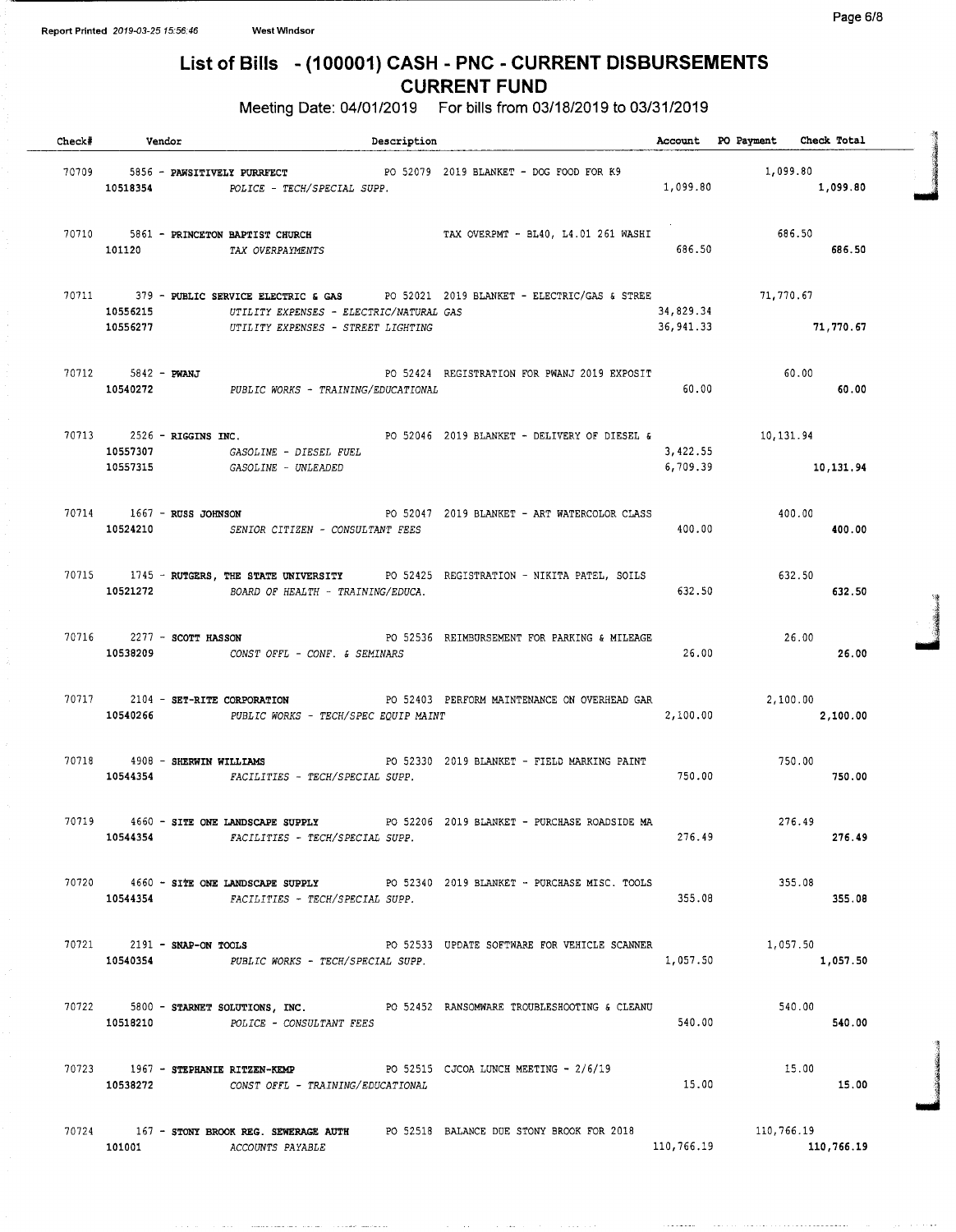Meeting Date: 04/01/2019 For bills from 03/18/2019 to 03/31/2019

|  | ${\bf Check} \, \texttt{\#} \qquad \qquad {\bf Vendor}$ | ${\small \textbf{Description}}$                                                                                                                                                  |                  | Account PO Payment Check Total |          |
|--|---------------------------------------------------------|----------------------------------------------------------------------------------------------------------------------------------------------------------------------------------|------------------|--------------------------------|----------|
|  |                                                         | 70725 3126 - TAFROW ELECTRIC FOR S2477 REPLACEMENT OF GFI OUTLET IN MEN'S<br>10553204 BLDG & GROUNDS - BLDG REPAIR & MAINT                                                       | 125.00           | 125.00                         | 125.00   |
|  | 70726 5549 - TERRI JANY                                 | PO 52092 2019 BLANKET - PLANNING BOARD RECOR<br>10534250 PLANNING BOARD - RECORDING SECRETARY                                                                                    | 300.00           | 300.00<br>300.00               |          |
|  |                                                         | 70727 5837 - TOMS RIVER BD OF FIRE COMMISSIONERS PO 52214 FIRE OFFICIAL CERTIFICATION COURSE<br>10514226 EMERGENCY SERVICES - LICENSES & CERT.                                   | 200.00           | 200.00                         | 200.00   |
|  |                                                         | 70728 1577 - TRENTON ELEVATOR CO., INC. PO 52038 2019 BLANKET - ANNUAL MAINTENANCE C<br>10553251 BLDG & GROUNDS - SERVICE/MAINT CONTRACTS                                        | 265.00           | 265.00<br>265.00               |          |
|  |                                                         | 70729 670 - TURN OUT FIRE & SAFETY PO 52375 2019 BLANKET-UNIFORMS MANUFACTURED 1,163.65<br>10514357 EMERGENCY SERVICES - UNIFORMS                                                |                  | 1,163.65 1,163.65              |          |
|  |                                                         | 70730 738 - V E RALPH & SON INC. PO 52376 2019 BLANKET - EMERGENCY MEDICAL SE<br>10514354 EMERGENCY SERVICES - TECH/SPECIAL SUPP.                                                | 1,149.00         | 1,149.00                       | 1,149.00 |
|  | 70731 3712 - vcI                                        | PO 52377 2019 BLANKET - AMBULANCE REPAIRS<br>10514278 EMERGENCY SERVICES - VEHICLE REPAIR                                                                                        | 597.18           | 597.18<br>597.18               |          |
|  | 70732 381 - VERIZON                                     | PO 52024 2019 BLANKET- VARIOUS ACCOUNTS / TE<br>10556270 UTILITY EXPENSES - TELEPHONE                                                                                            | 357.11           | 357.11<br>357.11               |          |
|  |                                                         | 70733 1619 - VERIZON WIRELESS 60 10 12188 2019 BLANKET - A/C#420131698-00001<br>10556270 UTILITY EXPENSES - TELEPHONE                                                            | 481.46           | 481.46                         | 481.46   |
|  |                                                         | 70734 2495 - W. B. MASON COMPANY INC. PO 50680 OFFICE SUPPLIES - PER 4/17 EMAIL QU 51.14<br>10538354A (2018) CONST OFFL - TECH/SPECIAL SUPP.                                     | 51.14            |                                | 51.14    |
|  |                                                         | 70735 2495 - W. B. MASON COMPANY INC. PO 51020 VARIOUS OFFICE SUPPLIES - PER 6/22/<br>10538354A (2018) CONST OFFL - TECH/SPECIAL SUPP.                                           | 256.77           | 256.77                         | 256.77   |
|  | 10510252A                                               | 70736 2495 - W. B. MASON COMPANY INC. PO 51846 HON IGNITION CHAIR HIWM2.A.H.U.NR10<br>10510414A (2018) COLLECTION - OFFICE EQUIPMENT<br>(2018) COLLECTION - SEWER BILLING CHARGE | 206.32<br>178.62 | 384.94                         | 384.94   |
|  |                                                         | 70737 2495 - W. B. MASON COMPANY INC. PO 51872 OFFICE SUPPLIES ~ PER 12/25 & 12/26<br>10501354A (2018) CLERK - TECH/SPECIAL SUPP.                                                | 88.72            | 88.72                          | 88.72    |
|  | 10504334<br>10504332                                    | 70738 2495 - W. B. MASON COMPANY INC. PO 52259 OFFICE SUPPLIES - PER 2/5/19 EMAIL<br>ADM - PHOTOCOPIER SUPPLIES<br>ADM - OFFICE SUPPLIES                                         | 733.40<br>25.52  | 758.92                         | 758.92   |
|  | 10504332                                                | 70739 2495 - W. B. MASON COMPANY INC. PO 52333 OFFICE SUPPLIES - PER 2/14/19 EMAIL<br>ADM - OFFICE SUPPLIES                                                                      | 116.63           | 116.63                         | 116.63   |
|  | 10518332                                                | 70740 2495 - W. B. MASON COMPANY INC. PO 52386 FLAGSHIP PREMIUM COPY PAPER 8 1/2 X<br>POLICE - OFFICE SUPPLIES                                                                   | 947.60           | 947.60                         | 947.60   |

ومتطومين ويدار الرازيل وبالمدة تهور والرازان الموضوعة ستر متتشيمت كالمتشار التركيبكية الترازيل المركز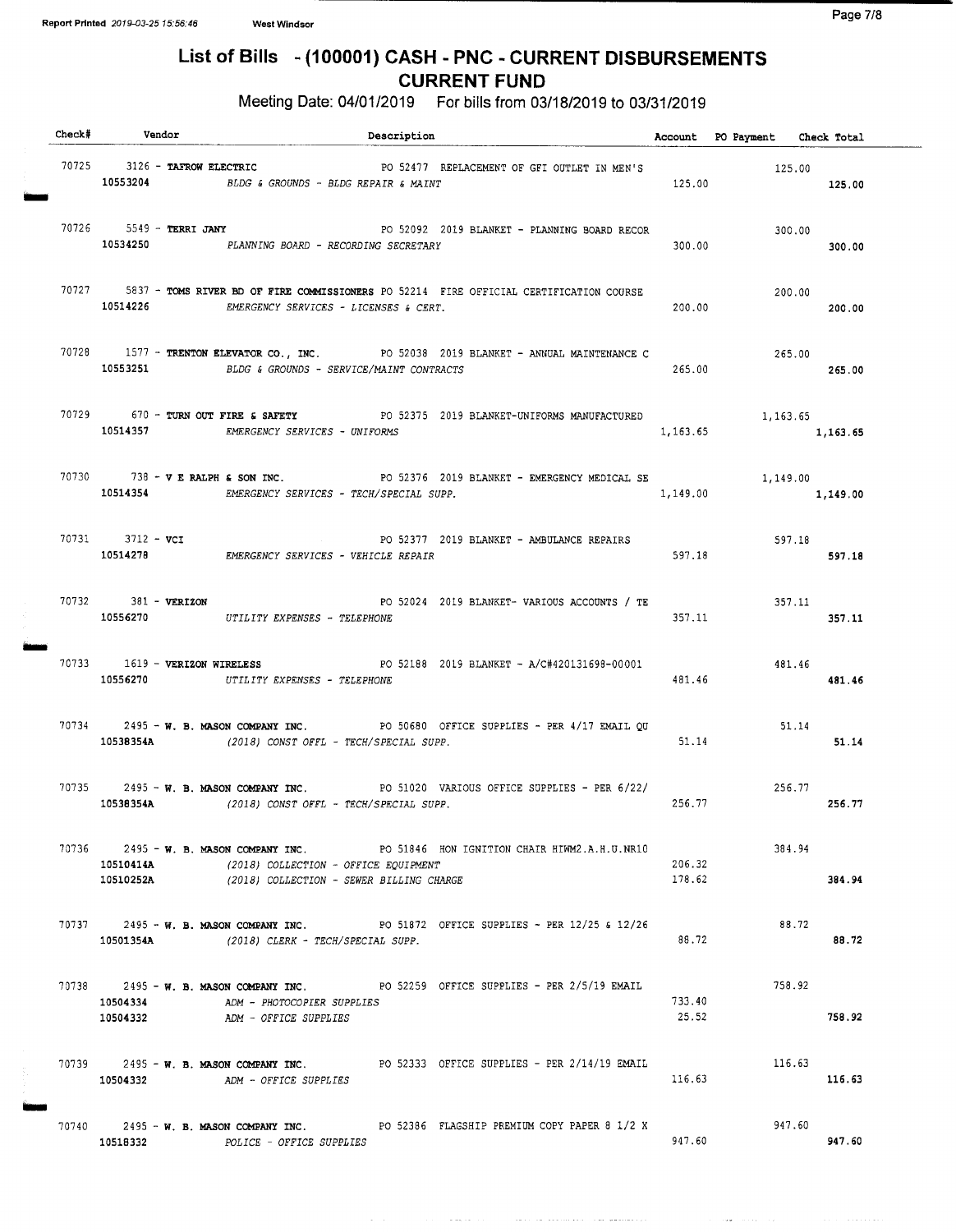Meeting Date: 04/01/2019 For bills from 03/18/2019 to 03/31/2019

| Check# | Vendor                                              | Description                                                              |                                                                                   | Account      | PO Payment   | Check Total  |
|--------|-----------------------------------------------------|--------------------------------------------------------------------------|-----------------------------------------------------------------------------------|--------------|--------------|--------------|
| 70741  | 101450                                              | 544 - WEST WINDSOR PLAINSBORO<br>SCHOOL TAXES PAYABLE                    | SCHOOL TAXES DUE 4/10/19                                                          | 7,276,556.00 | 7,276,556.00 | 7,276,556.00 |
| 70742  | 10553251                                            | 1268 - WESTERN PEST SERVICES<br>BLDG & GROUNDS - SERVICE/MAINT CONTRACTS | PO 52037 2019 BLANKET - BI MONTHLY PEST CONT                                      | 288.50       | 288.50       | 288.50       |
| 70743  |                                                     | 10518599A (2018) POLICE - CLASS III OFFICERS                             | 1933 - WITMER PUBLIC SAFETY GROUP 60 90 51829 WORK SUPPLIES FOR CLASS III OFFICER | 9,227.71     | 9,227.71     | 9,227.71     |
|        | 70744 4662 - XEROX CORPORATION<br>10518233          | POLICE - OFFICE FURN/EQUIP MAINT                                         | PO 52396 2019 BLANKET - 5845APT SERIAL # EX7                                      | 343.38       | 343.38       | 343.38       |
| 70745  | 4662 - XEROX CORPORATION<br>10518233                | POLICE - OFFICE FURN/EQUIP MAINT                                         | PO 52397 2019 BLANKET - 5855 SERIAL# EX7-398                                      | 108.63       | 108.63       | 108.63       |
|        | TOTAL<br>Total to be paid from Fund 10 CURRENT FUND |                                                                          | 8,311,158.80                                                                      |              |              | 8,311,158.80 |
|        |                                                     |                                                                          | ______________<br>8,311,158.80                                                    |              |              |              |

4

11111

**I**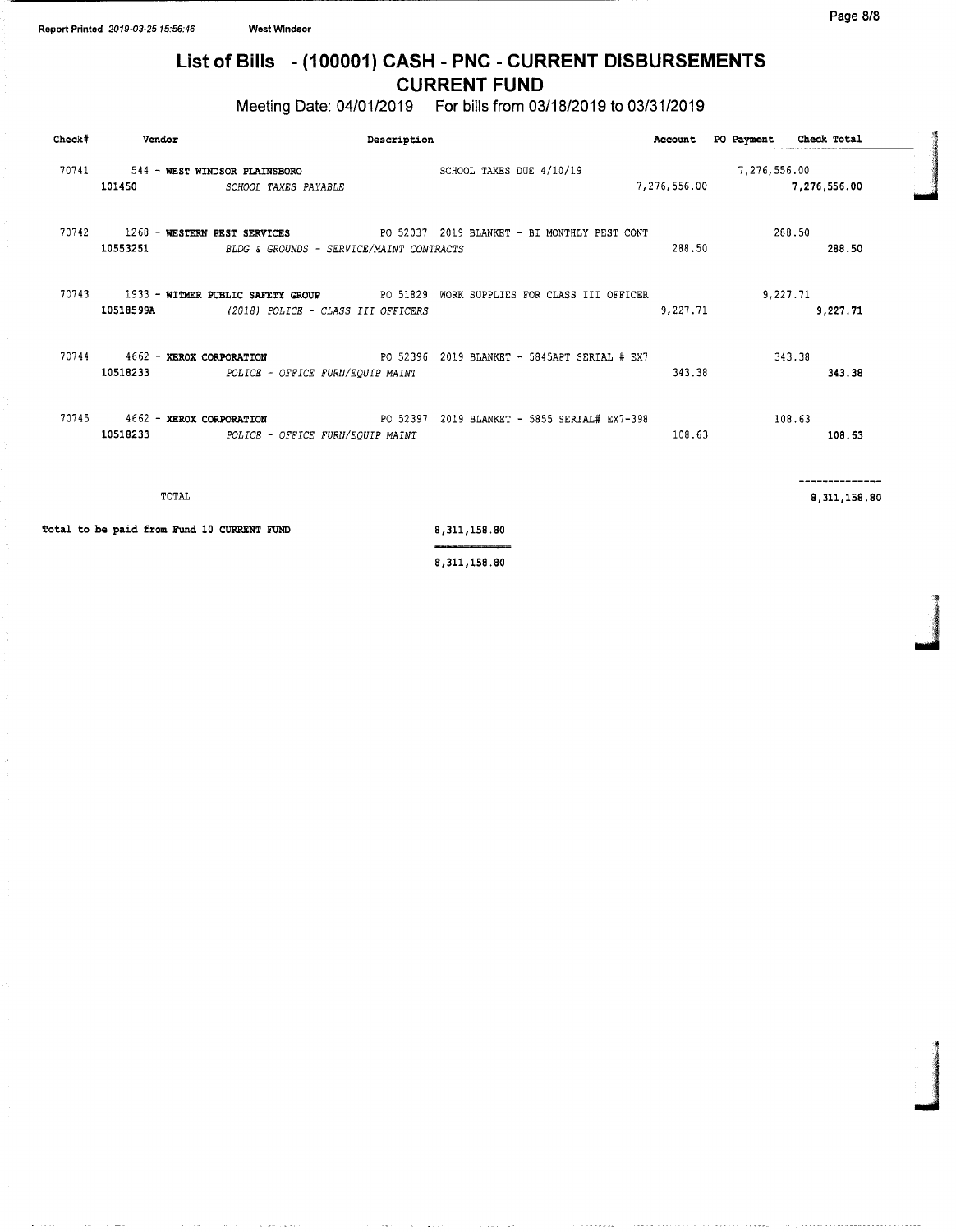Report Printed 2019-03-27 13:03:59 West Windsor

 $\sim 1.1\, \mu$ 

 $\sim$   $\sim$   $\sim$ 

 $\alpha$  , we assume that the set  $\alpha$ 

 $\sim$  100  $\mu$  m  $\sim$  100  $\mu$  m  $\sim$  100

 $\sim 100$  and  $\sim 100$  and  $\sim 100$ 

## List of Bills - (400001) CASH - PNC BANK CAPITAL FUND

Meeting Date: 04/01/2019 For bills from 03/18/2019 to 03/31/2019

|  | Check# Vendor              |                                                                                                               | Description |                                                                                                    |           | Account PO Payment Check Total |                      |
|--|----------------------------|---------------------------------------------------------------------------------------------------------------|-------------|----------------------------------------------------------------------------------------------------|-----------|--------------------------------|----------------------|
|  |                            | 405200826002 SANITARY SEWER LINE UPGRADES                                                                     |             | 12261 382 - ACT ENGINEERS INC. 25 20 201611 BLANKET AS PER RESOLUTION 2018-R247 283 - 14,402.25    | 14,402.25 |                                | 14,402.25            |
|  | $12262$ 4572 - BEYER FLEET | 405201815017 BOARD OF HEALTH - ACQ. OF VEHICLE                                                                |             | PO 51474 AS PER RESOLUTION 2018-R223 PURCHAS                                                       | 22,735.88 | 22,735.88                      | 22.735.88            |
|  | 12263 4003 - J.W. SCOTT    | 405201721023 POLICE/COURT BLDG GENERAL IMPROV                                                                 |             | PO 51766 MANDATED INSTALLATION OF PV VENT @                                                        | 587.00    | 587.00                         | 587.00               |
|  |                            | 405201507004 PRESERVE OPEN SPACE MAINTENANCE                                                                  |             | 12264 5123 - ON-SITE LANDSCAPE MANAGEMENT PO 52431 BLANKET AS PER RES 2019-R055 LANDSC             | 3,064.99  |                                | 3,064.99<br>3,064.99 |
|  |                            | 12265 4775 - PAUL CONWAY SHIELDS<br>405201721017 EMERGENCY SERVICES - ACQ. OF VEHICLES                        |             | PO 52497 2019 BLANKET - PROTECTIVE CLOTHING                                                        | 128.48    | 128.48                         | 128.48               |
|  |                            | 12266 5843 - PILOT MALL.COM INC. PO 52381 YAESU FTA-550L VHF RADIO<br>405201413017 POLICE - ACQ. OF EQUIPMENT |             |                                                                                                    | 1,420.00  | 1,420.00                       | 1,420.00             |
|  |                            | 405201821001 VILLAGE RD W/NEW VILLAGE/NORTH POST RDS                                                          |             | 12267 1686 - REMINGTON VERNICK 6 PO 51612 BLANKET AS PER RESOLUTION 2018-R246                      | 372.00    | 372.00                         | 372.00               |
|  | 405201114006               | TRAFFIC SAFETY IMPRV HAZARD MITIGATION                                                                        |             | 12268 1129 - TREASURER, STATE OF NEW JERSEY PO 52503 SITE REMEDIATION - PERMIT FEE FOR T           | 400.00    | 400.00                         | 400.00               |
|  | 405201114006               | TRAFFIC SAFETY IMPRV HAZARD MITIGATION                                                                        |             | 12269 1129 - TREASURER, STATE OF NEW JERSEY PO 52504 ANNUAL SITE REMEDIATION FEE FOR THE 11,330.00 | 11,330.00 |                                | 11,330.00            |
|  | 405201821001               | VILLAGE RD W/NEW VILLAGE/NORTH POST RDS                                                                       |             | 12270 1362 - VAN CLEEF ENGINEERING FO 51545 BLANKET AS PER RESOLUTION 2018-R237                    | 1,732.00  | 1,732.00                       | 1,732.00             |
|  |                            | 12271 3712 - VCI PO 52492 IN PO 52492 IN 405201815019 FIRE & EMERGENCY SERVICES - EQUIPMENT                   |             | PO 52492 INSTALL STRYKER STRETCHER IN AMBULA                                                       | 1,330.22  | 1,330.22                       | 1,330.22             |
|  |                            |                                                                                                               |             |                                                                                                    |           |                                | --------------       |

TOTAL 57, 502. 82

Total to be paid from Fund 40 CAPITAL FUND 57,502.82

57, 502. 82

 $\alpha\in\{1,2,\ldots,n\}$ 

 $\sim$  , , , ,

والمتحدث والمتحال والمتحدث والمستحدث والمتحدث والمتحدث والمتحدث والمتحدث

ستعر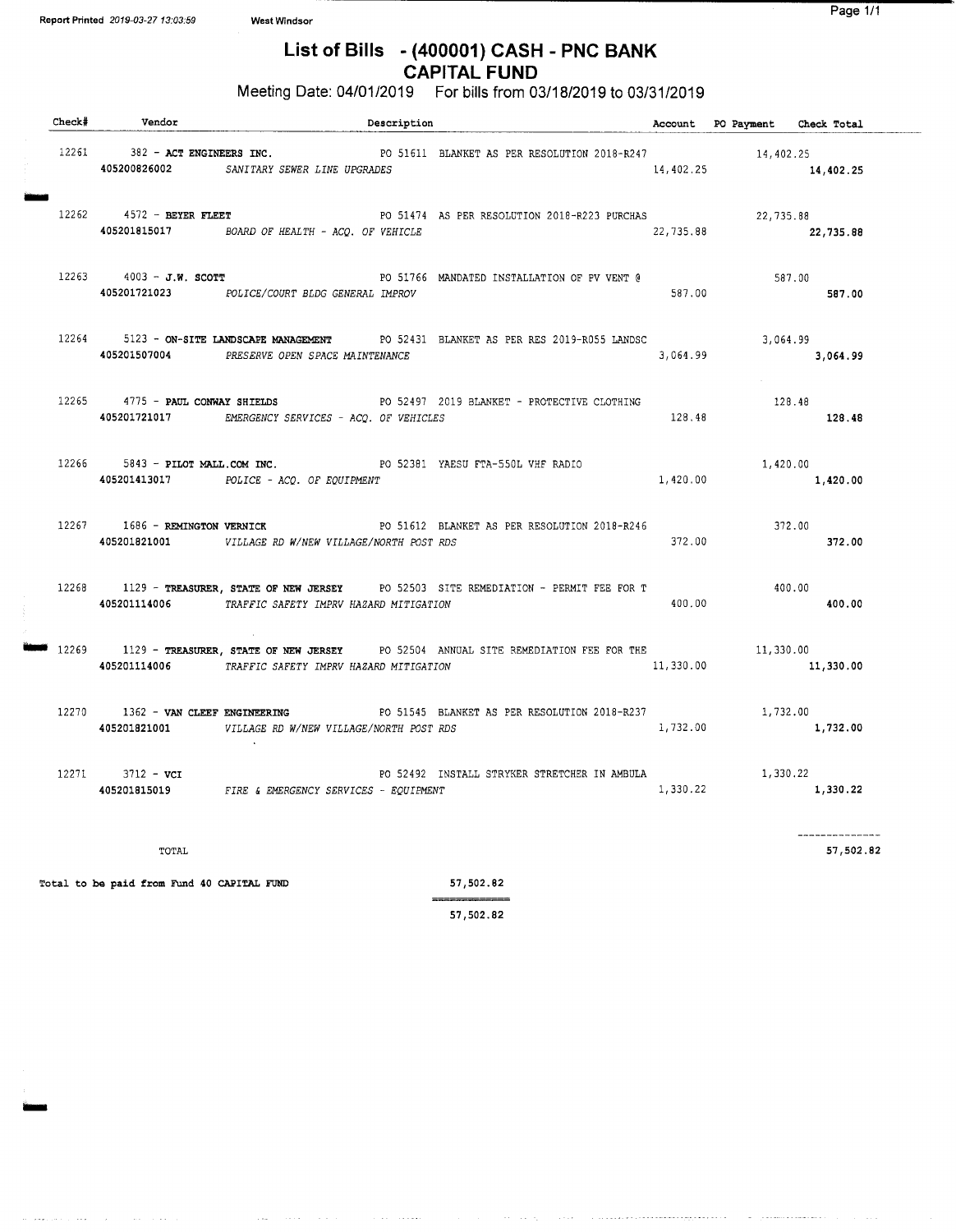## List of Bills - ( 120001) CASH - TRUST MM PNC TRUST OTHER

Meeting Date: 04/01/2019 For bills from 03/18/2019 to 03/31/2019

|      | Check# Vendor                                      | Description                                                                                                       |                                                                                          |          | Account PO Payment Check Total |                      |
|------|----------------------------------------------------|-------------------------------------------------------------------------------------------------------------------|------------------------------------------------------------------------------------------|----------|--------------------------------|----------------------|
|      |                                                    | 121432 UNIFORM FEE FIRE CODE FIREFIGHTERS -L160                                                                   | 6777 501 - ALADTEC, INC, THE STATE OF S2468 FIRE MANAGER SYSTEM YEARLY SUBSCRIP 1,765.00 | 1,765.00 | 1,765.00                       |                      |
|      | $6778$ 2678 - ARORA & ASSOCIATES                   | 121234 DEVELOPMENT PLAN REVIEW ESCROW -L122                                                                       | DEVELOPMENT PLAN REVIEW                                                                  | 2,790.00 | 2,790.00<br>2,790.00           |                      |
|      | 121234                                             | 6779 4702 - BURGIS ASSOCIATES, INC.<br>DEVELOPMENT PLAN REVIEW ESCROW -L122                                       | DEVELOPMENT PLAN REVIEW                                                                  |          | 3,082.50<br>3,082.50 3,082.50  |                      |
|      |                                                    | 121432 UNIFORM FEE FIRE CODE FIREFIGHTERS -L160                                                                   | 6780  2641 - EMERGENCY SERVICES  PO 52469 ANNUAL SUBSCRIPTION TO "IAMRESPONDI            | 810.00   | 810.00                         | 810.00               |
|      |                                                    | 121431 UNIFORM FEE FIRE CODE LOCAL -L159                                                                          | 6781 180 - INTERNATIONAL CODE COUNCIL PO 51578 2015 INTERNATIONAL FIRE CODE NJ EDI       | 742.56   | 742.56                         | 742.56               |
|      | 121392 RECYCLING PROGRAM                           |                                                                                                                   | 6782   5059 - LAURIE GABLE   6782   679   52522   MILEAGE REIMBURSEMENT FOR MEETINGS     | 56.80    | 56.80                          | 56.80                |
|      |                                                    | 6783 657 - MASON GRIFFIN & PIERSON CONTROL DEVELOPMENT PLAN REVIEW<br>121234 DEVELOPMENT PLAN REVIEW ESCROW -L122 |                                                                                          | 475.00   | 475.00                         | 475.00               |
|      | 6784 123 - MCMANIMON SCOTLAND & BAUMANN<br>121234  | DEVELOPMENT PLAN REVIEW ESCROW -L122                                                                              | DEVELOPMENT PLAN REVIEW                                                                  | 451.50   |                                | $451.50$<br>$451.50$ |
|      | 121392 RECYCLING PROGRAM                           |                                                                                                                   | 6785 2253 - REPUBLIC SERVICES 60 2011 2019 BLANKET - TRUST - RECYCLING PIC               | 529.04   | 529.04<br>529.04               |                      |
|      | 6786 4053 - RICHARD ALAIMO ASSOCIATES<br>121233    | DEVELOPMENT INSPEC. FEE ESCROW -L102                                                                              | DEVELOPMENT INSPECTION FEE                                                               | 360.00   | 360.00                         | 360.00               |
|      | 6787 1362 - VAN CLEEF ENGINEERING                  | 121233 DEVELOPMENT INSPEC. FEE ESCROW -L102                                                                       | DEVELOPMENT INSPECTION FEE                                                               |          | 6,859.50<br>6,859.50           | 6,859.50             |
| 6788 | 1362 - VAN CLEEF ENGINEERING<br>121234             | DEVELOPMENT PLAN REVIEW ESCROW -L122                                                                              | DEVELOPMENT PLAN REVIEW                                                                  | 325.00   | 325.00                         | 325.00               |
|      | TOTAL<br>Total to be paid from Fund 12 TRUST OTHER |                                                                                                                   | 18,246.90                                                                                |          |                                | 18,246.90            |

18, 246. 90

والمواويات المارسية

التوافي فالمستحدث والمتحدث المتنفسيات المالحة فوا

الأواري المستويات والموالي

**I** II1aY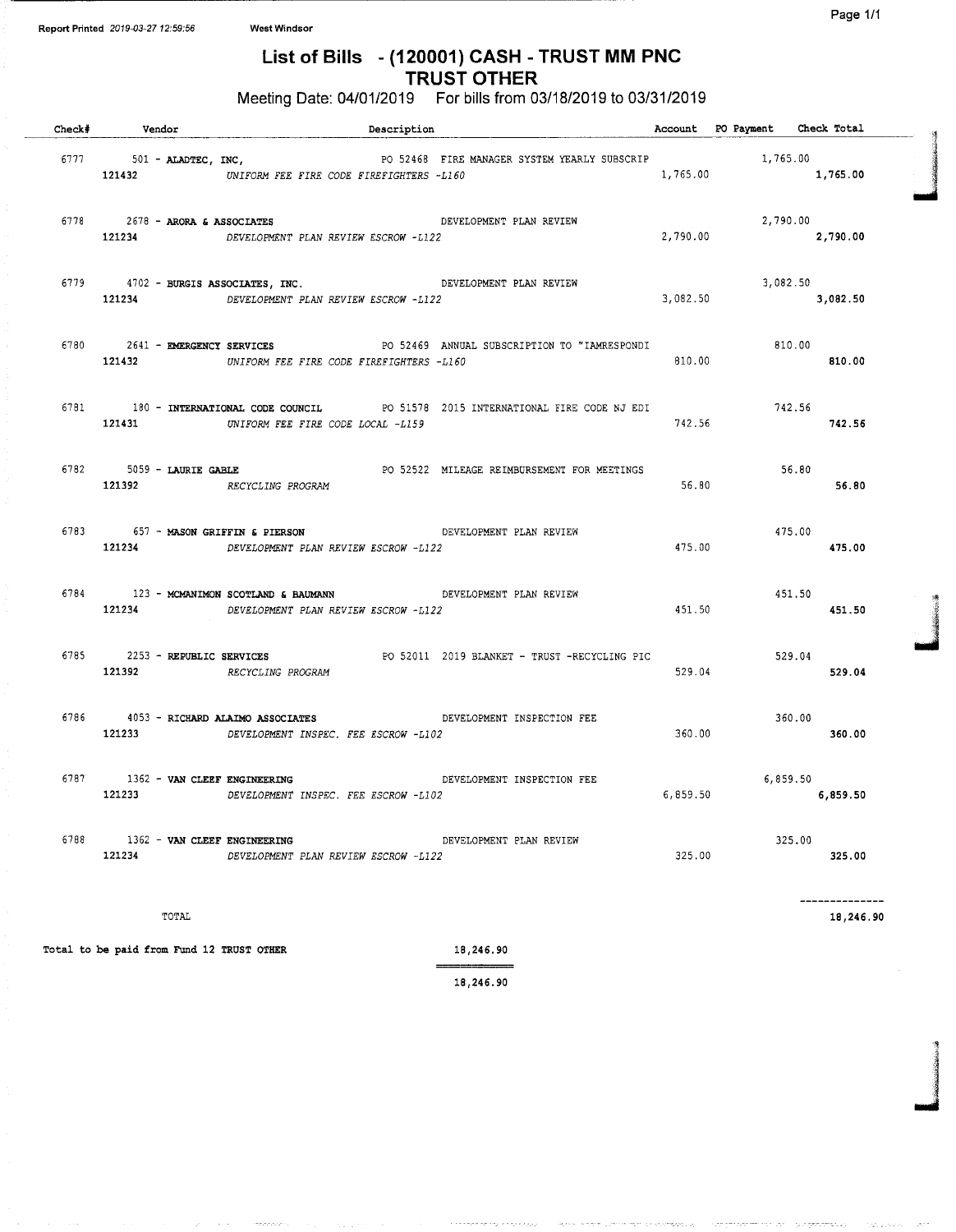gine

 $\omega_{\rm{F}}$  and

## List of Bills - ( 170001) CASH - PNC - RECREATION CHECKING RECREATION COMMISSION

Meeting Date: 04/01/2019 For bills from 03/18/2019 to 03/31/2019

| Check   | Vendor                                         |                                                                  | Description                         |          | Account PO Payment Check Total |          |  |
|---------|------------------------------------------------|------------------------------------------------------------------|-------------------------------------|----------|--------------------------------|----------|--|
| 21712   | 17503164                                       | 5672 - BRANCHBURG SPORTS COMPLEX<br>YOUTH DAY CAMP - PRIME TIME  | DEPOSIT FOR 7/15/19 - LASERCADE DEL | 100.00   | 100.00                         | 100.00   |  |
|         | 21713 3773 - COLONIAL BOWLING                  | 17503162 YOUTH INTERMEDIATE CAMP                                 | DEPOSIT FOR 7/29/19 BOWLING, LASER  | 150.00   | 150.00                         | 150.00   |  |
| 21714   | 5860 - COSTCO MEMBERSHIP<br>17506301           | ADMINISTRATIVE                                                   | MEMBER#000111882049358 - WWT RECREA | 60.00    | 60.00                          | 60.00    |  |
|         | 21715 5859 - DIAMOND GYMNASTICS &<br>17503164  | YOUTH DAY CAMP - PRIME TIME                                      | DEPOSIT FOR 8/1/19 - WW PRIME TIME  | 100.00   | 100.00                         | 100.00   |  |
|         | 21716 232 - HERMITAGE PRESS INC.<br>17506301   | ADMINISTRATIVE                                                   | 2019 SUMMER PROGRAM FLIER & MAILING | 1,918.00 | 1,918.00                       | 1,918.00 |  |
| 21717   | 17503162                                       | 5858 - JERSEY SHORE PIRATE ADVENTURES<br>YOUTH INTERMEDIATE CAMP | 20% DEPOSIT FOR 7/12/19 - BOOKING # | 98.60    | 98.60                          | 98.60    |  |
|         | 21718 5817 - JW ACTORS STUDIO, LLC<br>17501125 | YOUTH SPECIAL NEEDS PROGRAM                                      | SKIT WORKSHOP - WINTER SESSION      | 1,000.00 | 1,000.00                       | 1,000.00 |  |
|         | 21719 2234 - MC CAFFREYS MARKET                | 17507404 DAD/DAUGHTER DANCE                                      | A/C#440040001238 - BALLOON CENTERPI | 62.91    | 62.91                          | 62.91    |  |
| ■ 21720 | 17506301                                       | 4259 - NATIONAL RECREATION & PARK ASSOC.<br>ADMINISTRATIVE       | NRPA RENEWAL-KENNETH E. JACOBS ID#2 | 175.00   | 175.00                         | 175.00   |  |
|         | 21721 4535 - SOUTHEASTERN SECURITY<br>17506301 | ADMINISTRATIVE                                                   | 3 APPLICANT PROFILES REQUEST-TIME P | 55.50    | 55.50                          | 55.50    |  |
|         | 21722 4216 - STEPHANIE ALBI<br>17501125        | YOUTH SPECIAL NEEDS PROGRAM                                      | WINTER SESSION - SPECIAL NEEDS DANC | 560.00   | 560.00                         | 560.00   |  |
|         | 21723 5814 - STEVE ROME<br>17501185            | YOUTH WRESTLING                                                  | REIMBURSEMENT FOR WRESTLING PROGRAM | 834.40   | 834.40                         | 834.40   |  |
|         | 21724 5857 - YOSI MUSIC, LLC.<br>17506301      | ADMINISTRATIVE                                                   | SING-A-LONG ON 3/16/19 SUMMER PROG  | 425.00   | 425.00                         | 425.00   |  |
| 21725   | 3640 - YOUNG CHEF'S ACADEMY<br>17503162        | YOUTH INTERMEDIATE CAMP                                          | DEPOSIT FOR 7/15/19 - INTERMEDIATE  | 100.00   | 100.00                         | 100.00   |  |
|         |                                                |                                                                  |                                     |          |                                |          |  |

 $_{\rm{TOTAL}}$  5, 639. 41  $_{\rm{5.639\,\,A1}}$ 

#### tal to be paid from Fund <sup>17</sup> RECREATION COMMISSION 5, 639. 41

5, 639. 41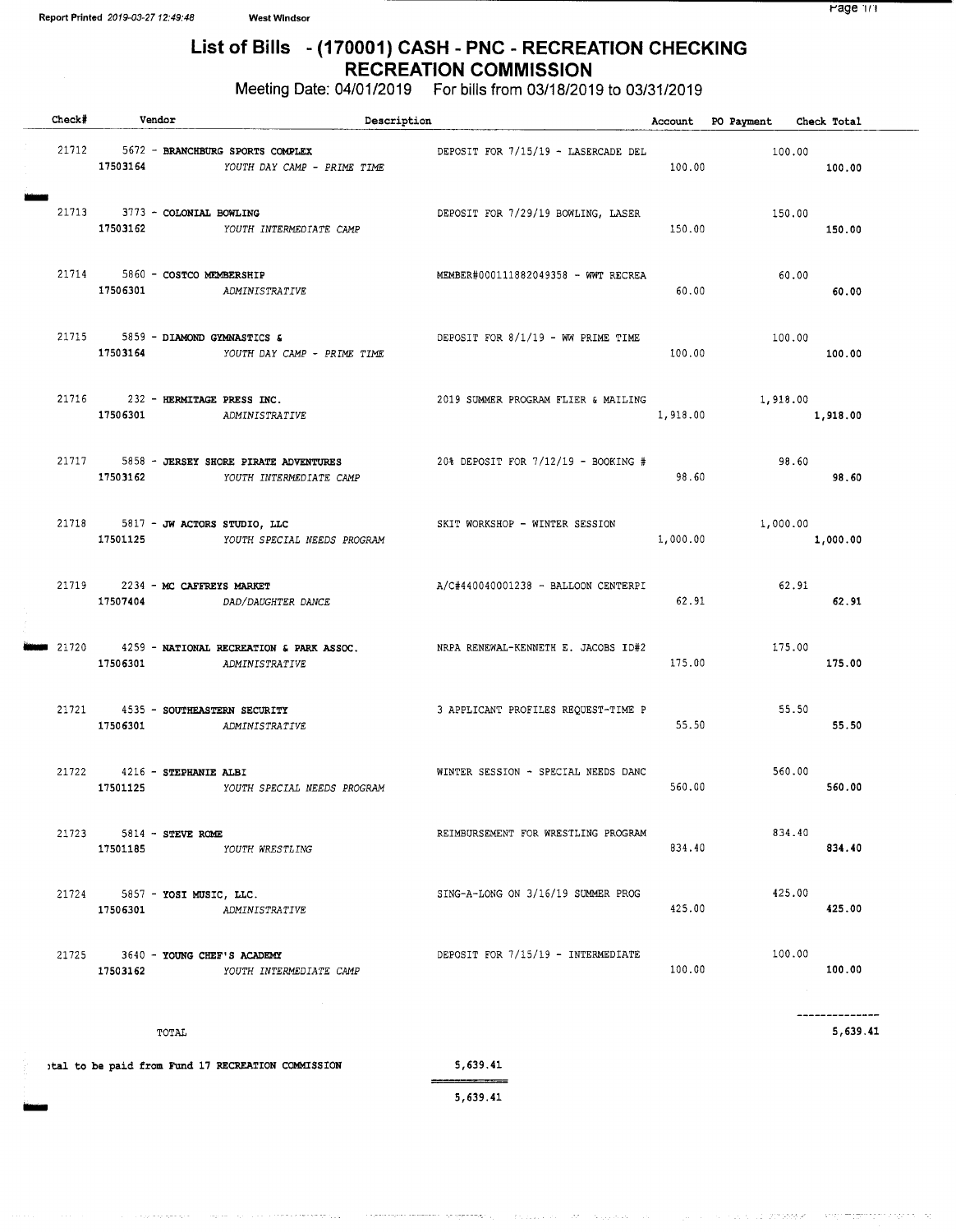## List of Bills - (260001) Cash-Pool Utility Operating POOL OPERATING FUND

Meeting Date: 04/01/2019 For bills from 03/18/2019 to 03/31/2019

| Check# | Vendor                                  |                                                             | Description |                                              | Account  | PO Payment | Check Total      |
|--------|-----------------------------------------|-------------------------------------------------------------|-------------|----------------------------------------------|----------|------------|------------------|
| 5554   | 26501241                                | 2010 - ALPHAGRAPHICS MERCER CNTY<br>Other Expenses-Printing | PO 52509    | 2019 WATERWORKS VALIDATION STICKERS          | 396.00   |            | 396.00<br>396.00 |
| 5555   | 1841 - AQUATIC SERVICE INC.<br>26501210 | Other Expenses-Consultant Fees                              |             | PO 52521 YEARLY CHLORINATOR SERVICE-TESTING, | 1,431.00 | 1,431.00   | ne f<br>1,431.00 |
| 5556   | 381 - VERIZON<br>26501270               | Other Expenses-Telephone                                    |             | PO 52018 2019 BLANKET - TELEPHONE USAGE A/C  | 349.60   |            | 349.60<br>349.60 |
|        | TOTAL                                   |                                                             |             |                                              |          |            | 2,176.60         |
|        |                                         | Total to be paid from Fund 26 POOL OPERATING FUND           |             | 2,176.60                                     |          |            |                  |

2, 176. 60

4